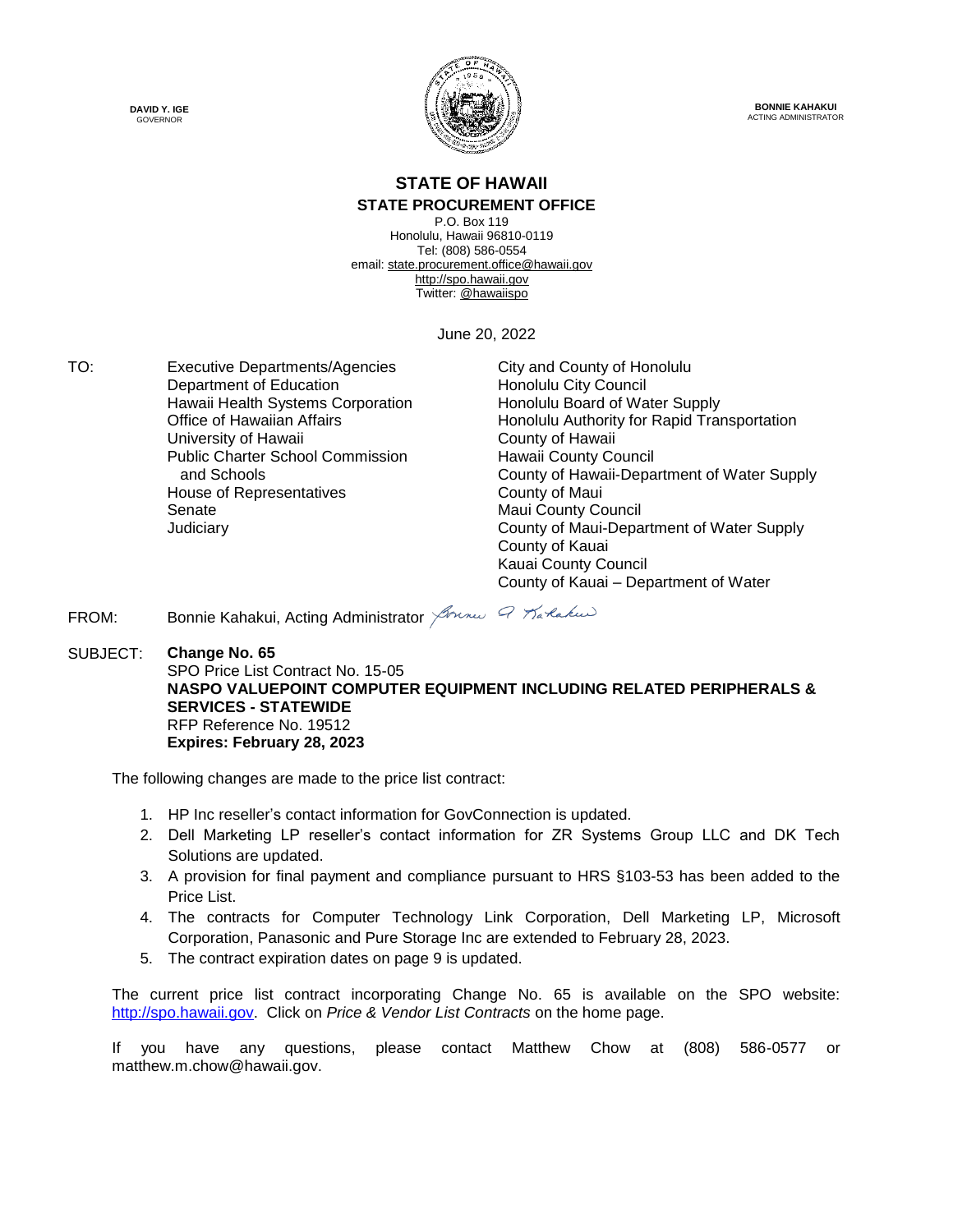## **WHERE TO FIND**

| Participating Jurisdictions, Point of Contact, Nonprofit Organizations 2-3           |  |
|--------------------------------------------------------------------------------------|--|
| Contractors, Vendor Codes, Compliance, pCard, Purchase Orders, Contract No, GET4     |  |
|                                                                                      |  |
|                                                                                      |  |
|                                                                                      |  |
| Contractor Master Agreement No., Contractor Listing by Band Number9-11               |  |
|                                                                                      |  |
|                                                                                      |  |
|                                                                                      |  |
| Ace Technology Partners, LLC, Apple Inc., Computer Technology Link Corporation 15-17 |  |
|                                                                                      |  |
|                                                                                      |  |
|                                                                                      |  |
|                                                                                      |  |
|                                                                                      |  |
|                                                                                      |  |
|                                                                                      |  |
|                                                                                      |  |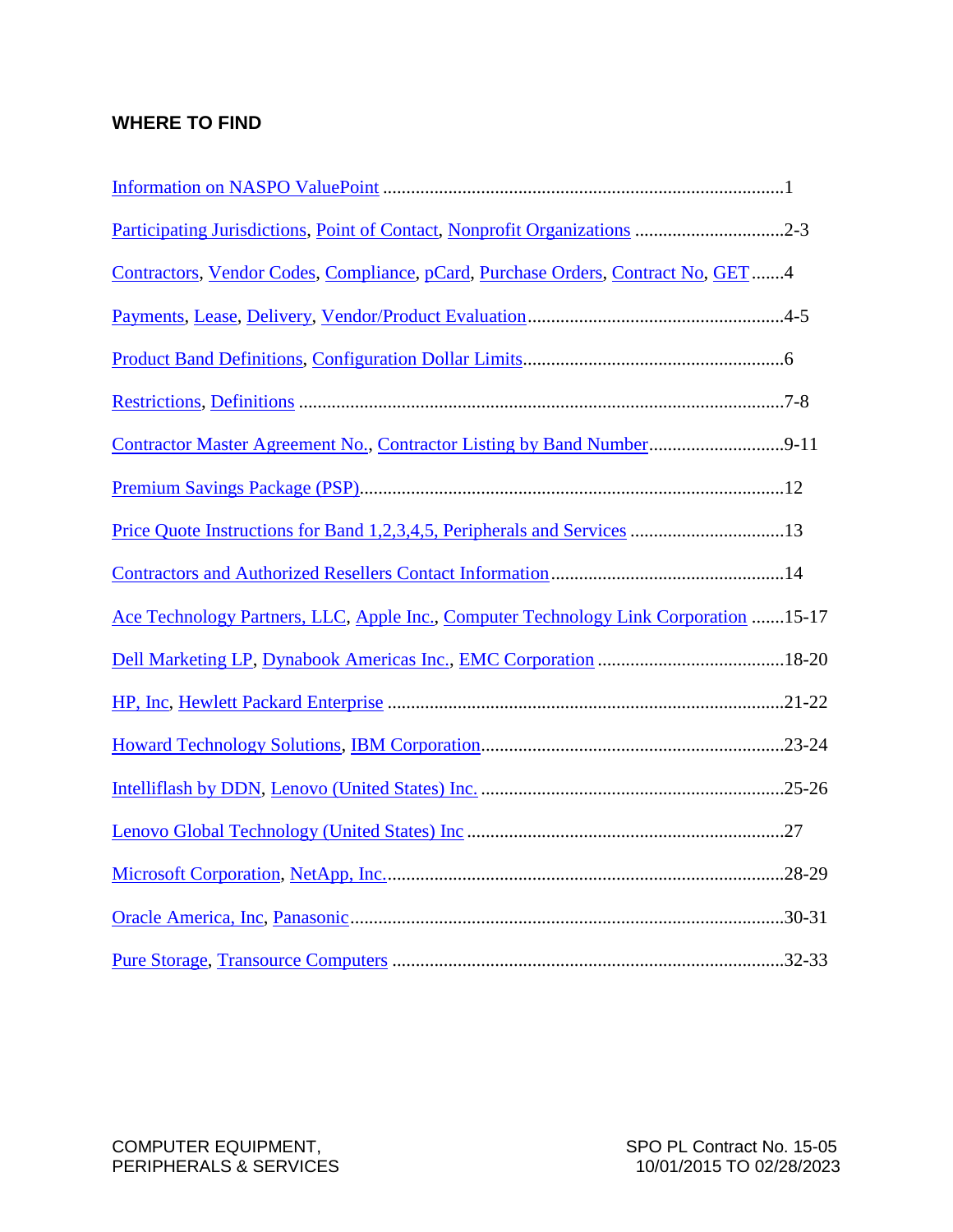#### **STATE OF HAWAII STATE PROCUREMENT OFFICE**

**SPO Price List Contract No. 15-05**

Replaces SPO Vendor List Contract No. 10-01 Includes Change No. 65 Effective 06/20/2022

<span id="page-2-0"></span>**THIS SPO PRICE/VENDOR LIST CONTRACT IS FOR AUTHORIZED BUSINESS ONLY**

## **NASPO VALUEPOINT COMPUTER EQUIPMENT INCLUDING RELATED PERIPHERALS & SERVICES**

#### (RFP Reference No. 19512) **October 1, 2015 to February 28, 2023**

### **INFORMATION ON NASPO VALUEPOINT**

The NASPO ValuePoint Cooperative Purchasing Organization is a multi-state contracting consortium of state governments, including local governments, of which the State of Hawaii is a member. NASPO ValuePoint Purchasing Organization seeks to achieve price discounts by combining the requirements of multi-state governmental agencies, and cost-effective and efficient acquisition of quality products and services.

The State of Minnesota is the current lead agency and contract administrator for the NASPO ValuePoint Computer Equipment, Peripherals and Related Services contract. A request for competitive sealed proposals was issued on behalf of NASPO ValuePoint Cooperative Purchasing Organization and contracts were awarded to 34 qualified Contractors. The State of Hawaii has signed a Participating Addendum with twenty (20) Contractors.

The purpose of this contract is to provide five (5) hardware product bands. Each band includes Related peripherals and services. Product Band Definitions and Configuration are listed on page 6 and Restrictions are listed on page 7.

For additional information on this contract, visit the NASPO ValuePoint website at https://www.naspovaluepoint.org/portfolio/computer-equipment-peripherals-related-services-2015-2020/

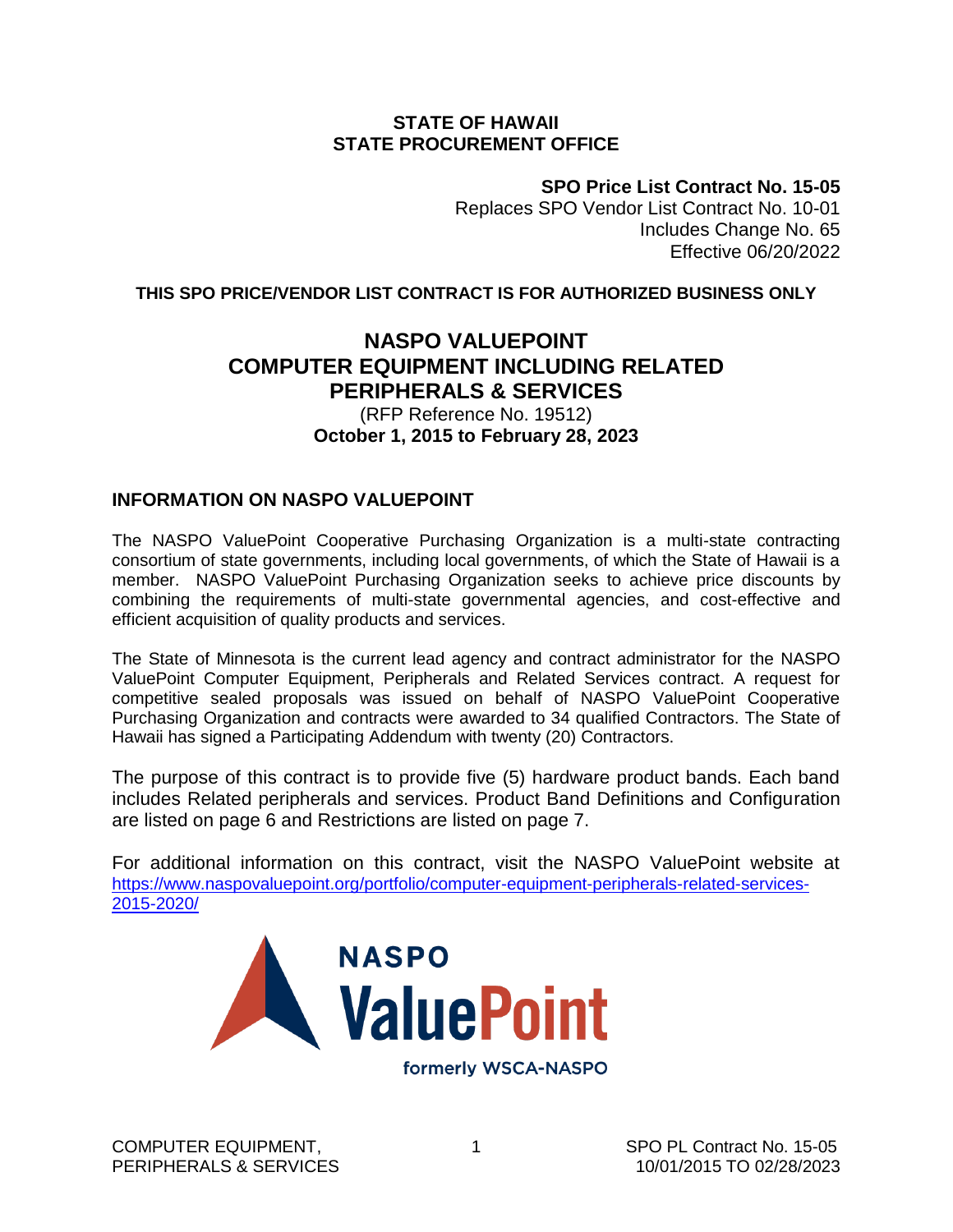<span id="page-3-0"></span>**PARTICIPATING JURISDICTIONS** listed below have signed a cooperative agreement with the SPO and are authorized to utilize this price list contract.

| <b>Executive Departments/Agencies</b>               | City and County of Honolulu                   |
|-----------------------------------------------------|-----------------------------------------------|
| Department of Education                             | <b>Honolulu City Council</b>                  |
| Hawaii Health Systems Corporation                   | Honolulu Board of Water Supply                |
| <b>Office of Hawaiian Affairs</b>                   | Honolulu Authority for Rapid Transportation   |
| University of Hawaii                                | County of Hawaii                              |
| <b>Public Charter School Commission and Schools</b> | Hawaii County Council                         |
| House of Representatives                            | County of Hawaii – Department of Water Supply |
| Senate                                              | County of Maui                                |
| Judiciary                                           | <b>Maui County Council</b>                    |
|                                                     | County of Maui – Department of Water Supply   |
|                                                     | County of Kauai                               |
|                                                     | Kauai County Council                          |
|                                                     | County of Kauai – Department of Water         |

The participating jurisdictions are not required but may purchase from this price list contract, and requests for exception from the contract are not required. Participating jurisdictions are allowed to purchase from other contractors; however, HRS chapter 103D, and the procurement rules apply to purchases by using the applicable method of procurement and its procedures, such as small purchases or competitive sealed bidding. The decision to use this contract or to solicit pricing from other sources is at the discretion of the participating jurisdiction.

**POINT OF CONTACT**. Questions regarding the products listed, ordering, pricing and status should be directed to the contractor(s).

| <b>Jurisdiction</b>   | <b>Name</b>            | <b>Telephone</b> | <b>Fax</b> | E-mail                           |
|-----------------------|------------------------|------------------|------------|----------------------------------|
| Executive             | Mathew Chow            | 586-0577         | 586-0570   | matthew.m.chow@hawaii.gov        |
| <b>DOE</b>            | Procurement            | 675-0130         | 675-0133   | G-OFS-DOE-                       |
|                       | <b>Staff</b>           |                  |            | Procurement@k12.hi.us            |
| <b>HHSC</b>           | Nancy Delima           | 359-0994         |            | ndelima@hhsc.org                 |
| <b>OHA</b>            | Christopher            | 594-1833         | 594-1865   | chriss@oha.org                   |
|                       | Stanley                |                  |            |                                  |
| <b>UH</b>             | Karlee Hisashima       | 956-8687         | 956-2093   | karlee@hawaii.edu                |
|                       |                        |                  |            |                                  |
| <b>Public Charter</b> | Danny                  | 586-3775         | 586-3776   | danny.vasconcellos@spcsc.hawaii. |
| School                | Vasconcellos           |                  |            | gov                              |
| Commission and        |                        |                  |            |                                  |
| <b>Schools</b>        |                        |                  |            |                                  |
| House                 | <b>Brian Takeshita</b> | 586-6423         | 586-6401   | takeshita@capitol.hawaii.gov     |
|                       |                        |                  |            |                                  |
|                       |                        |                  |            |                                  |
|                       |                        |                  |            |                                  |
|                       |                        |                  |            |                                  |

Procurement questions or concerns may be directed as follows: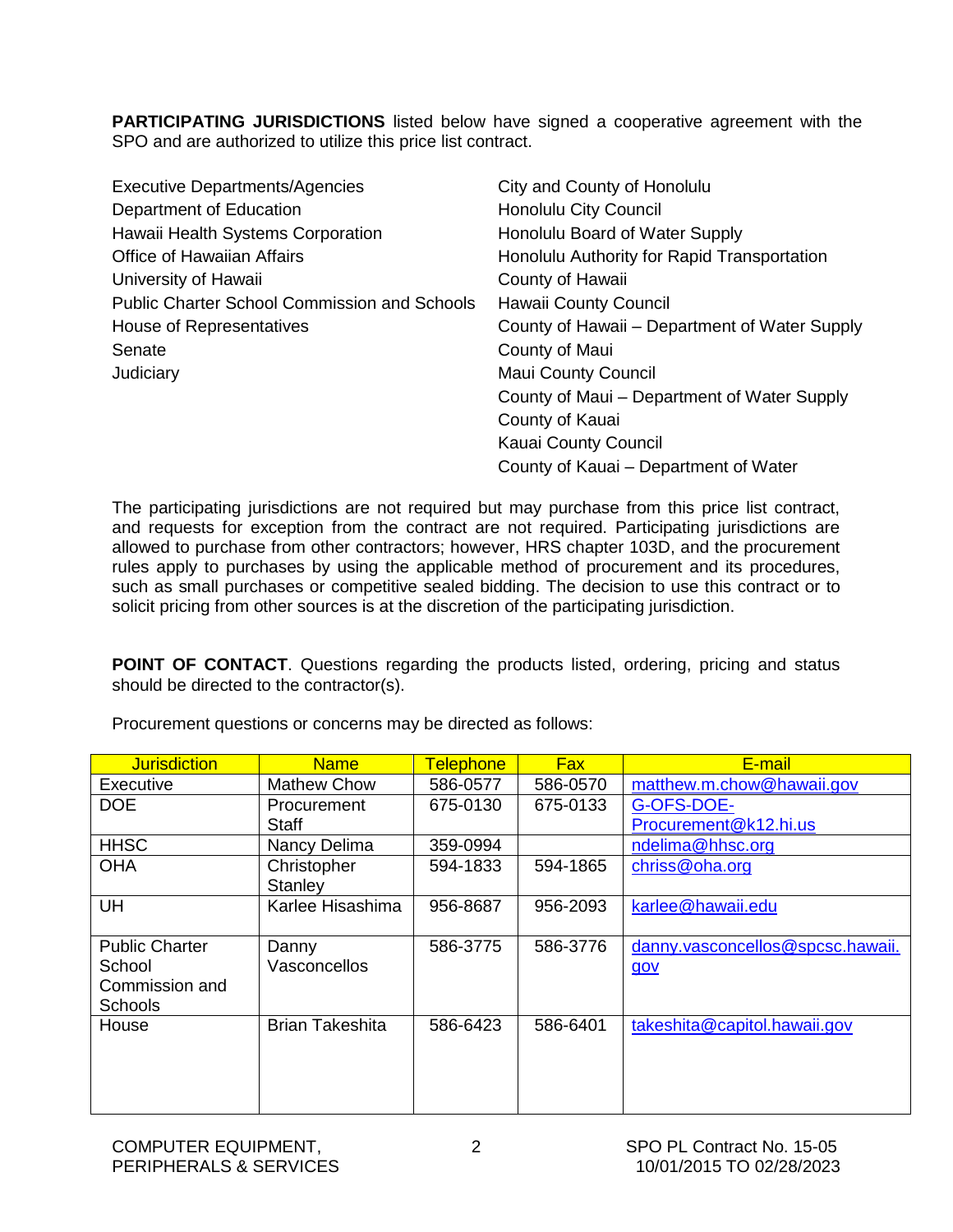<span id="page-4-0"></span>

| <b>Jurisdiction</b>                                       | <b>Name</b>                 | Telephone        | Fax      | E-mail                                                  |
|-----------------------------------------------------------|-----------------------------|------------------|----------|---------------------------------------------------------|
| Senate                                                    | Carol Taniguchi             | 586-6720         | 586-6719 | c.taniguchi@capitol.hawaii.gov                          |
| Judiciary                                                 | <b>Tritia Cruz</b>          | 538-5805         | 538-5802 | tritia.l.cruz@courts.hawaii.gov                         |
| C&C of Honolulu                                           | Procurement<br>Specialist   | 768-5535         | 768-3299 | bfspurchasing@honolulu.gov                              |
| Honolulu City<br>Council                                  | Kendall Amazaki,<br>Jr.     | 768-5016         | 768-5011 | kamazaki@honolulu.gov                                   |
|                                                           | <b>Nanette Saito</b>        | 768-5085         |          | nsaito@honolulu.gov                                     |
| Honolulu Board of<br><b>Water Supply</b>                  | Procurement<br>Office       | 748-5071         |          | fn_procurement@hbws.org                                 |
| <b>HART</b>                                               | Dean Matro                  | 768-5084         |          | dean.matro@honolulu.gov                                 |
| County of Hawaii                                          | Diane Nakagawa              | 961-8440         | 961-8248 | Diane.Nakagawa@hawaiicounty.g<br>OV                     |
| Hawaii County<br>Council                                  | Diane Nakagawa              | 961-8440         | 961-8248 | Diane.Nakagawa@hawaiicounty.g<br>$\mathsf{O}\mathsf{V}$ |
| County of Hawaii-<br>Department of<br><b>Water Supply</b> | Ka'iulani L.<br>Matsumoto   | 961-8050<br>x224 | 961-8657 | kmatsumoto@hawaiidws.org                                |
| County of Maui                                            | <b>Jared Masuda</b>         | 463-3816         |          | jared.masuda@co.maui.hi.us                              |
| Maui County<br>Council                                    | Marlene Rebugio             | 270-7838         |          | marlene.rebugio@mauicounty.us                           |
| County of Maui-<br>Department of<br><b>Water Supply</b>   | Kenneth L.<br><b>Bissen</b> | 270-7684         | 270-7136 | ken.bissen@co.maui.hi.us                                |
| County of Kauai                                           | <b>Ernest Barreira</b>      | 241-4295         | 241-6297 | ebarreira@kauai.gov                                     |
| Kauai County                                              | Codie Tabalba               | 241-4193         | 241-6349 | ctabalba@kauai.gov                                      |
| Council                                                   | <b>Scott Sato</b>           | 241-4810         | 241-6349 | ssato@kauai.gov                                         |
| County of Kauai-<br>Department of<br>Water                | <b>Marcelino Soliz</b>      | 245-5470         | 241-5813 | msoliz@kauaiwater.org                                   |

**USE OF PRICE & VENDOR LIST CONTRACTS BY NONPROFIT ORGANIZATIONS.**  Pursuant to HRS §103D-804, nonprofit organizations with current purchase of service contracts (HRS chapter 103F) have been invited to participate in the SPO price & vendor lists contracts.

A listing of these nonprofit organizations is available at the SPO website: [http://spo.hawaii.gov.](http://spo.hawaii.gov/) Click on *For Vendors > Non-Profits > Cooperative Purchasing Program > View the list of qualifying nonprofits eligible to participate in cooperative purchasing.*

If a nonprofit wishes to purchase from a SPO price or vendor list contract, the nonprofit must obtain approval from each Contractor, i.e., participation must be mutually agreed upon. A Contractor may choose to deny participation by a nonprofit. Provided, however, if a nonprofit and Contractor mutually agree to this arrangement, it is understood that the nonprofit will retain its right to purchase from other than a SPO price or vendor list Contractor(s).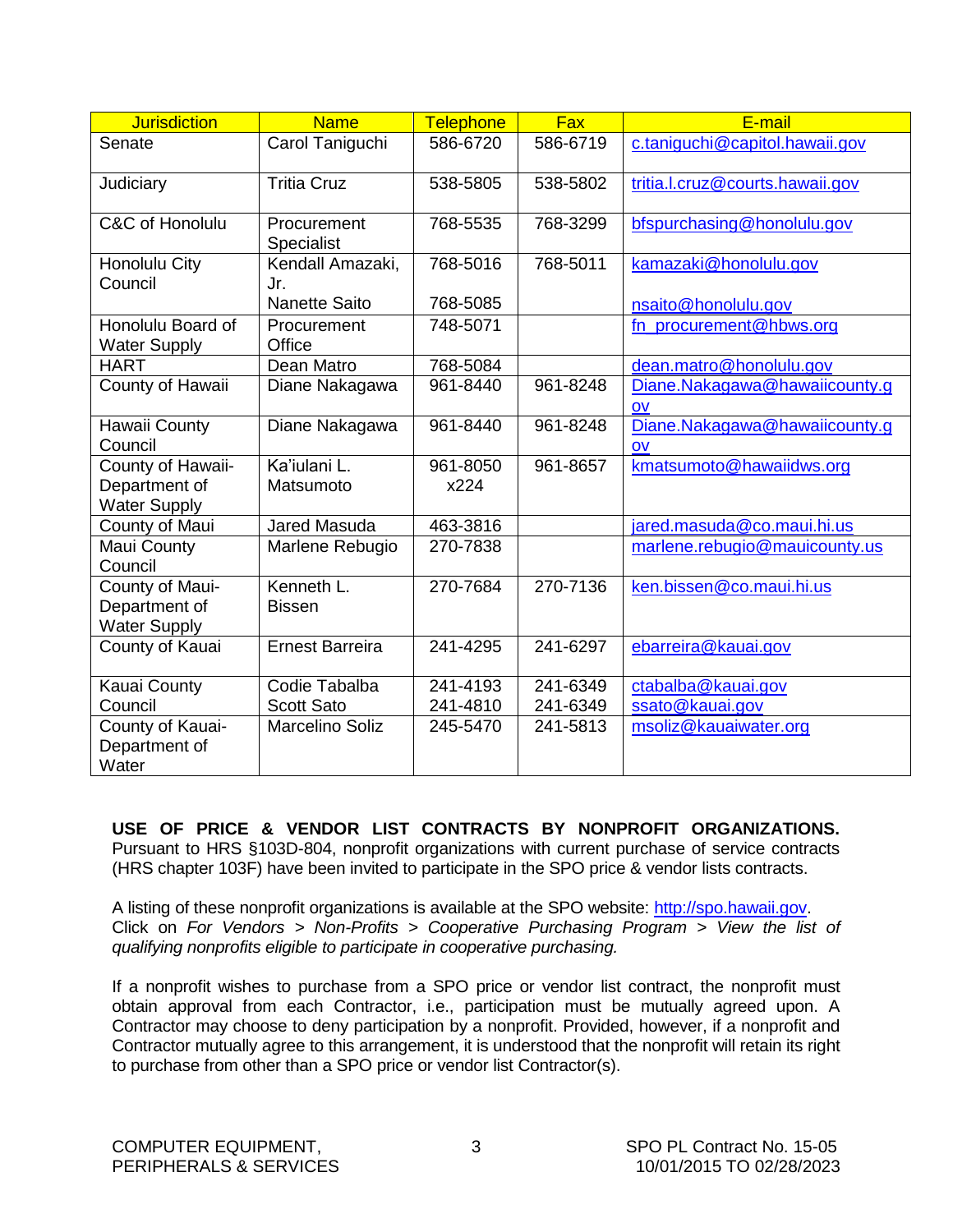<span id="page-5-0"></span>**CONTRACTORS.** The authorized contractors are listed in this price list contract. They have signed a Master Agreement with the State of Minnesota and a Participating Addendum with the Hawaii State Procurement Office.

| Company Name                                |
|---------------------------------------------|
| <b>Ace Technology Partners</b>              |
| Apple Inc.                                  |
| <b>Computer Technology Link Corporation</b> |
| <b>Dell Corporation LP</b>                  |
| Dynabook Americas, Inc.                     |
| <b>EMC Corporation</b>                      |
| HP Inc.                                     |
| <b>Hewlett Packard Enterprise</b>           |
| <b>Howard Technology Solutions</b>          |

**IBM Corporation** Intelliflash by DDN Lenovo Global Technology (US) Inc. Lenovo (United States) Inc. **Microsoft Corporation** NetApp Inc. Oracle America Inc. Pure Storage, Incorporated Panasonic Transource Service Corporation

**VENDOR CODES** for annotation on purchase orders are obtainable from the *Alphabetical Vendor Edit Table* available at your department's fiscal office. Agencies are cautioned that the remittance address on an invoice may be different from the address of the vendor code annotated on the purchase order.

**COMPLIANCE PURSUANT TO HRS §103D-310(c).** Prior to awarding this contract, the SPO verified compliance of the Contractor(s) named in the SPO Price List Contract No. 15-05. *No further compliance verification is required prior to issuing a contract, purchase order, or pCard payment when utilizing this contract.*

**PURCHASING CARD (pCard).** The State of Hawaii Purchasing Card (pCard) is required to be used by the Executive departments/agencies, excluding DOE, HHSC, OHA and UH for orders totaling less than \$2,500. For purchases of \$2,500 or more, agencies may use the pCard, subject to its credit limit, or issue a purchase order.

**PURCHASE ORDERS** may be issued for purchases \$2,500 or more, and for Contractors who either do not accept the pCard, set minimum order requirements before accepting the pCard for payment, or charge its customers a transaction fee for the usage.

**SPO PL CONTRACT NO. 15-05** & **NASPO VALUEPOINT MASTER AGREEMENT NUMBER**  (shown on page 10) shall be typed on purchase orders issued against this price list contract**.** For pCard purchases, the SPO PL Contract No. 15-05 and the NASPO ValuePoint Master Agreement Number shall be notated on the appropriate transaction document.

**GENERAL EXCISE TAX.** The Hawaii General Excise Tax (GET) shall not exceed 4.712% for the islands of Oahu and Kauai, and at 4.438% for the island of Hawaii and at 4.166% for the island of Maui, Lanai and Molokai. The GET is not applied to shipping or delivery charges.

**PAYMENTS** are to be made to the Contractor(s) remittance address. HRS §103-10 provides that the State shall have thirty (30) calendar days after receipt of invoice or satisfactory completion of contract to make payment. Payments may also be made via pCard.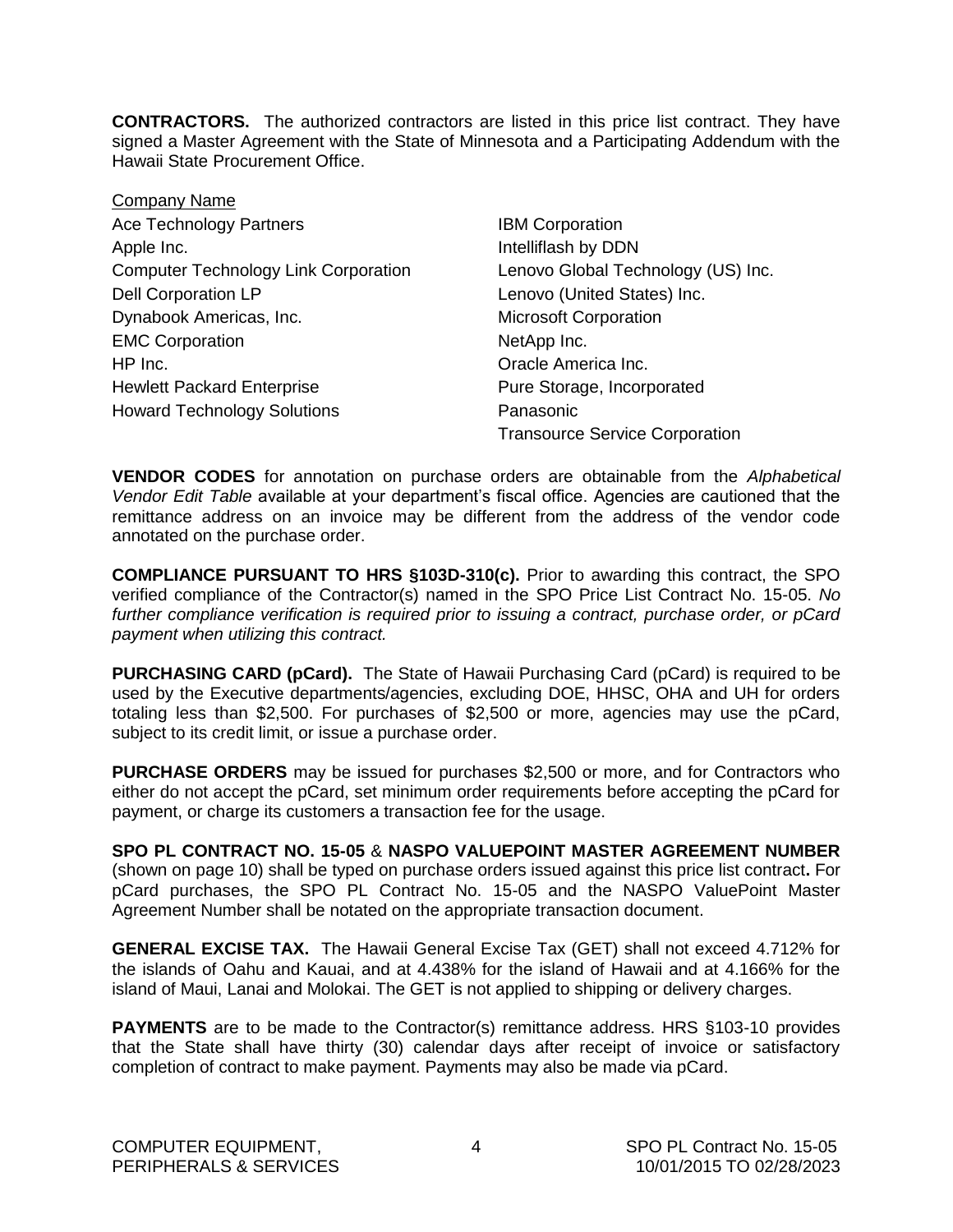<span id="page-6-0"></span>**COMPLIANCE PURSUANT TO HRS §103-53**. All state and county contracting officers or agents shall withhold final payment of a contract until the receipt of tax clearances from the director of taxation and the Internal Revenue Service. This section does not apply to contracts of less than \$25,000.

**LEASE AGREEMENTS** are not allowed under this contract.

**DELIVERY.** Unless otherwise indicated in the Master Agreement, the prices are the delivered price to any Purchasing Entity. All deliveries shall be F.O.B. destination, prepaid and allowed (with freight included in the price). If there is a special case where inside delivery fee must be charged, the Contractor will notify the Participating Entity. Additional delivery charges will not be allowed for back orders.

**VENDOR AND PRODUCT EVALUATION** form, SPO-012, for the purpose of addressing concerns on this vendor list contract, is available to agencies at the SPO website: [http://spo.hawaii.gov.](http://spo.hawaii.gov/) Click on *Forms* on the home page.

**PRICE OR VENDOR LIST CONTRACT AVAILABLE ON THE INTERNET** at the SPO website: [http://spo.hawaii.gov.](http://spo.hawaii.gov/) Click on *Price & Vendor List Contracts* on the home page.

**EMERGENCY PURCHASE.** The FEMA special provisions have been added to the contact to allow departments/agencies to make purchases during a declared disaster and seek FEMA reimbursement during a declared emergency. For more information, please visit: [https://spo.hawaii.gov/for-state-county-personnel/disaster-preparedness-procurement/fema](https://spo.hawaii.gov/for-state-county-personnel/disaster-preparedness-procurement/fema-reimbursement/)[reimbursement/](https://spo.hawaii.gov/for-state-county-personnel/disaster-preparedness-procurement/fema-reimbursement/)

The following Contractors have agreed to the FEMA special provisions:

- Ace Technology Partners LLC
- HP Inc
- Hewlett Packard Enterprise
- Intelliflash by DDN
- Lenovo (United States) Inc
- Lenovo Global Technology (United States) Inc
- Panasonic
- Pure Storage Incorporated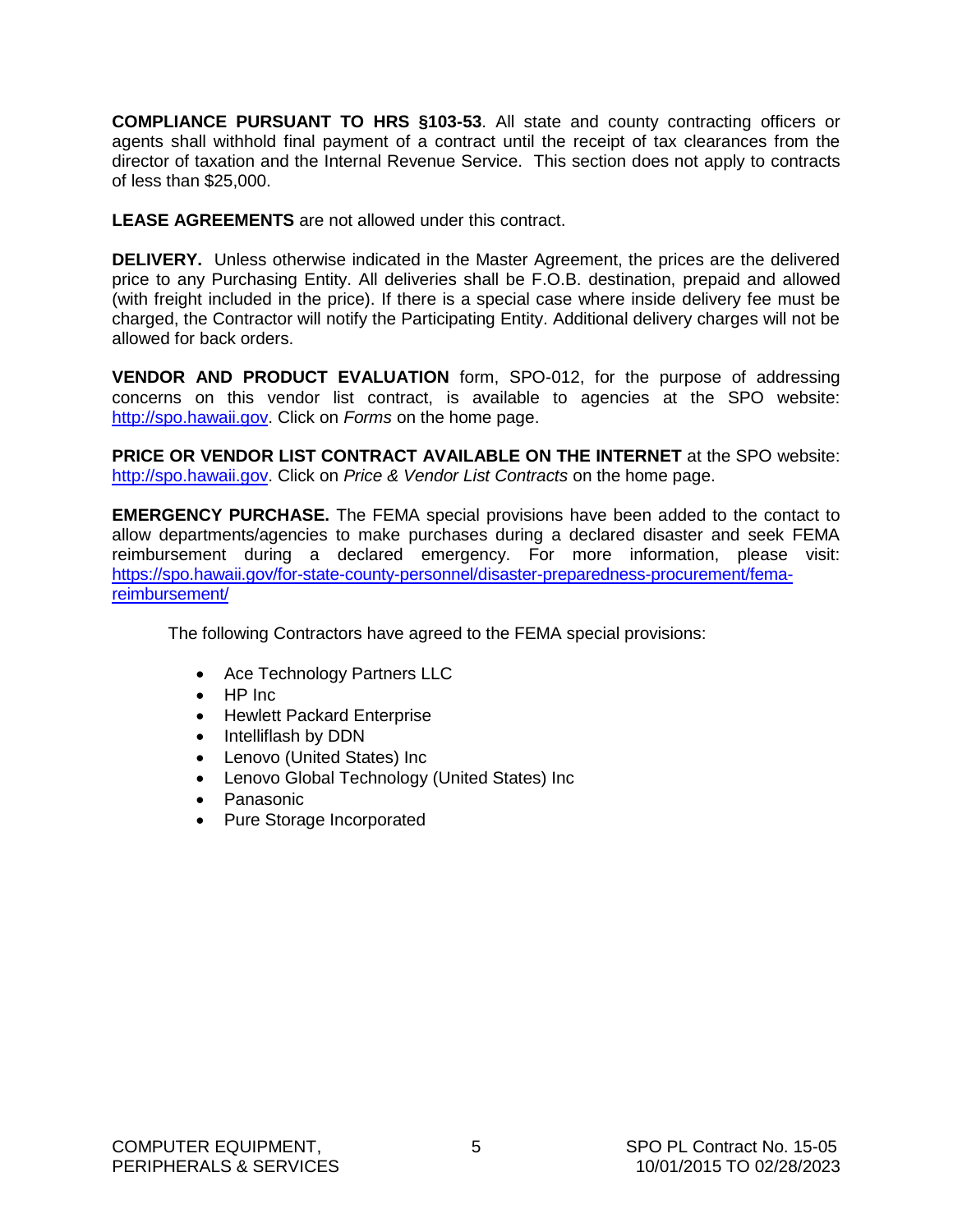#### <span id="page-7-0"></span>**PRODUCT BAND DEFINITIONS**

**BAND 1: DESKTOP.** A desktop computer is a personal computer intended for regular use at a single location. A desktop computer typically comes in several units connected together during installation: 1) the processor, 2) display monitor and 3) input devices usually a keyboard and a mouse. All operating systems for tablets are allowed. Zero Clients, Thin Clients, all in ones and workstations will also be included under desktops. Ruggedized equipment may also be included in the Product and Service schedule for this band.

**BAND 2: LAPTOP.** A laptop computer is a personal computer for mobile use. A laptop includes a display, keyboard, point device such as a touchpad and speakers into a single unit. A laptop can be used away from an outlet using a rechargeable battery. All operating systems for tablets are allowed. Laptops will include notebooks, ultrabook, mobile thin clients, chromebooks and netbooks. Computers with mobile operating systems will also be included under laptops. Tablets that have the option to be utilized with a keyboard can be sold in this band. Ruggedized equipment may also be included in the Product and Service Schedule for this band.

**BAND 3: TABLET.** A tablet is a mobile computer that provides a touchscreen which acts as the primary means of control. All operating systems for tablets are allowed. Ruggedized equipment may also be included as a category in the Product and Service Schedule for this band.

**BAND 4: SERVER.** A server is a physical computer dedicated to run one or more services or applications (as a host) to serve the needs of the users of other computers on a network. This band also includes server appliances. Server appliances have their hardware and software preconfigured by the manufacturer. It also includes embedded networking components such as those found in blade chassis systems. Ruggedized equipment may also be included in the Product and Service Schedule for this band.

**BAND 5: STORAGE.** Storage is hardware with the ability to store large amounts of data. This band includes SAN switching if necessary for the proper functioning of the storage environment. Ruggedized equipment may also be included in the Product and Service Schedule for this band.

#### **CONFIGURATION DOLLAR LIMITS.**

The dollar limits identified below are based on a SINGLE computer configuration. This is NOT a restriction on the purchase of multiple configurations (e.g. an entity could purchase 10 laptops @ \$10,000 each for a total purchase price of \$100,000).

| <b>ITEM</b>     | <b>CONFIGURATION*</b>               |
|-----------------|-------------------------------------|
| Server          | \$500,000                           |
| Storage         | \$500,000                           |
| <b>Desktops</b> | \$10,000                            |
| Laptops         | \$10,000                            |
| <b>Tablets</b>  | \$5,000                             |
| Peripherals     | \$5,000                             |
| <b>Services</b> | <b>Procurement Officer Approval</b> |

\*Configuration is defined as the combination of hardware and software components that make up the total functioning system. Software purchases are considered a part of the configuration limit of the equipment.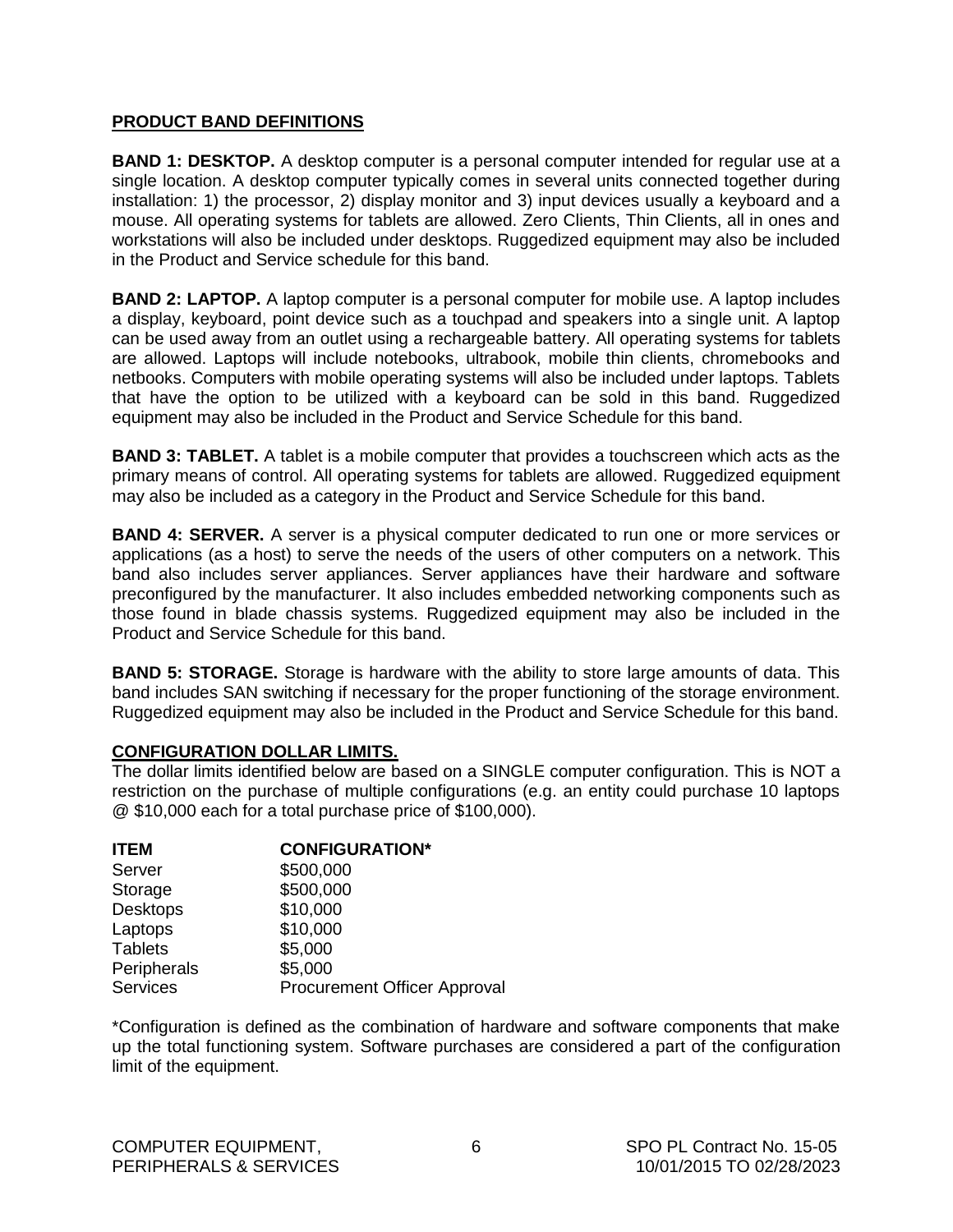#### <span id="page-8-0"></span>**RESTRICTIONS**

Software:

- 1. Software is restricted to operating systems and commercial off-the-shelf (COTS) software and is subject to equipment configuration limits.
- 2. Software is an option which must be related to the procurement of equipment.
- 3. Software must be pre-loaded or provided as an electronic link with the initial purchase of equipment.
- 4. Software such as middleware which is not always installed on the equipment, but is related to storage and server equipment (band 4&5) purchased, is allowed and may be procured after the initial purchase of equipment.

#### Services:

- 1. Services must be related to the procurement of equipment.
- 2. Service limits will be approved by the Procurement Officer on Form SPO-010.
- 3. Wireless phone and internet services is not allowed.
- 4. Cloud Services including acquisitions structured as managed on-site services are not allowed.
- 5. Managed Print Services are not allowed.

#### Third Party Products:

- 1. Contractor can only offer Third Party Products in the bands they have been awarded.
- 2. Contractor cannot offer products manufactured by another Contractor holding a Minnesota NASPO ValuePoint Master Agreement unless approved by the Lead State.

#### Additional Products/Services

- 1. Hardware and Software required to solely support wide area network (WAN) operation and management are not allowed.
- 2. Lease/ Rentals of equipment are not allowed.
- 3. Cellular Phone Equipment is not allowed.

#### **DEFINITIONS**

**Accessory:** Accessories do not extend the functionality of the computer, but enhances the user experience i.e. mouse pad, monitor stand. Accessories are not considered peripherals.

**Components:** Parts that make up a computer configuration.

**Contractor:** The manufacturer responsible for delivering products or performing services under the terms and conditions set forth in the Master Agreement. The Contractor must ensure partners utilized in the performance of this contract adhere to all the terms and conditions.

**Configuration:** The combination of hardware and software components that make up the total functioning system.

**FOB Destination:** Shipping charges are included in the price of the item and the shipped item becomes the legal property and responsibility of the receiver when it reaches its destination unless there is acceptance testing required.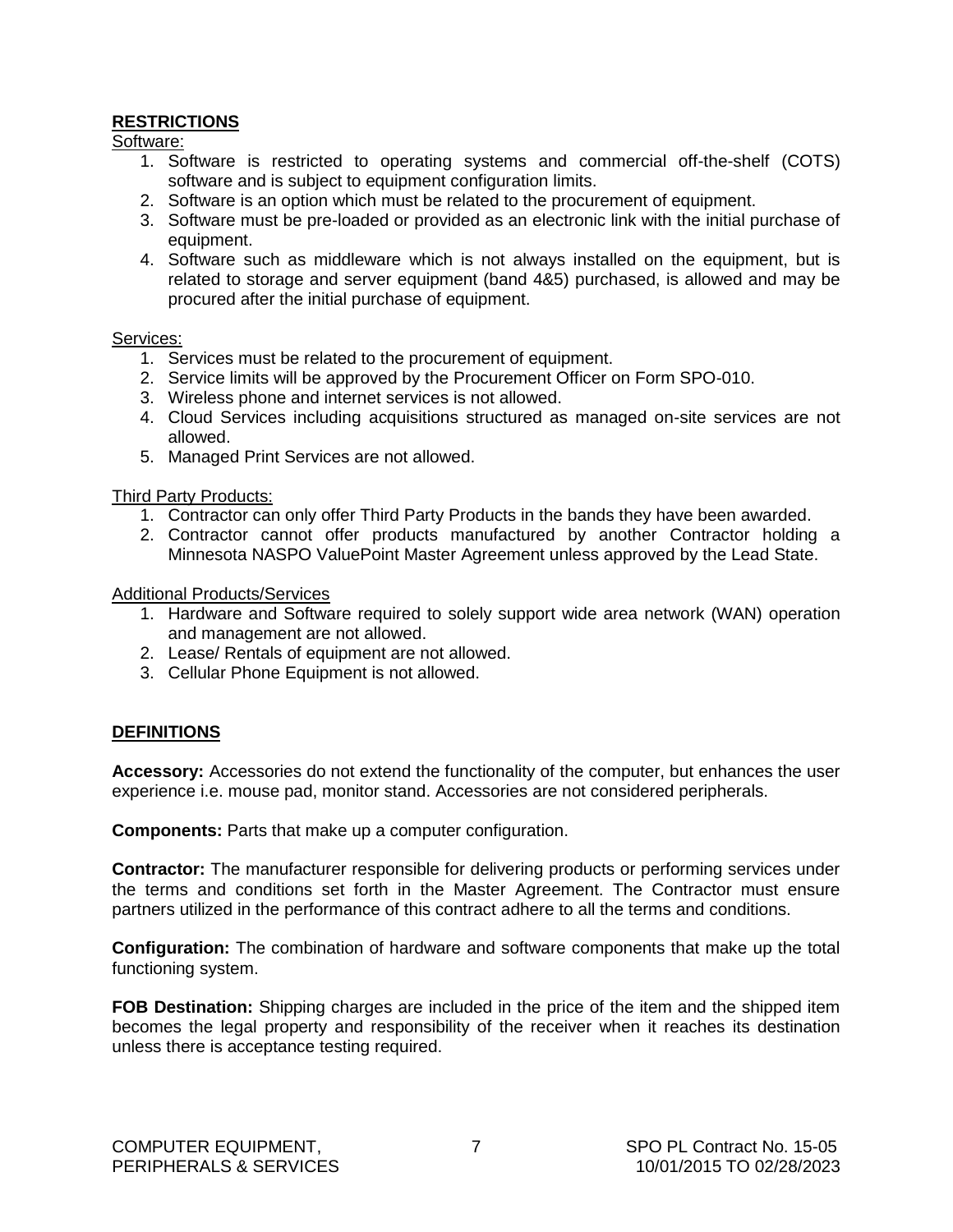**FOB Inside Delivery:** Special Shipping arrangements, such as inside delivery, may include additional fees payable by the Purchasing Entity. Any FOB inside delivery must be annotated on the Purchasing Entity ordering document.

**Peripherals:** A peripheral means any hardware product that can be attached to, added within or networked with personal computers, servers and storage. Peripherals extend the functionality of a computer without modifying the core components of the system. Peripherals are defined as including accessories. Peripherals may be manufactured by a third party, however, a vendor shall not offer any peripherals manufactured by another awarded vendor. The vendor shall provide the warranty service and maintenance for all peripherals.

**Examples of peripherals/accessories/options:** Include but are not limited to printers, monitors, multifunction printers, audiovisual equipment, instructional equipment, cabling, modems, networking to support server, storage and client applications such as routers, switches. Software is an option which must be related to the purchase of equipment and subject to configuration limits.

**Ruggedized.** Ruggedized refers to equipment specifically designed to operate reliably in harsh usage environments and conditions, such as strong vibrations, extreme temperatures and wet or dusty conditions.

**Services.** Broadly classed as installation/de-installation, maintenance, support, training, migration, and optimization of products offered or supplied under the Master Agreement. These types of services may include, but are not limited to: warranty services, maintenance, installation, de-installation, factory integration (software or equipment components), asset management, recycling/disposal, training and certification, pre-implementation design, disaster recovery planning and support, service disk/helpdesk, and any other directly related technical support service required for the effective operation of a product offered or supplied.

**Storage Area Network.** A storage area network (SAN) is a high-speed special-purpose network (or subnetwork) that interconnects different kinds of data storage devices with associated data servers on behalf of a larger network of users.

**Software:** Software is commercial operating off the shelf machine-readable object code instructions including microcode, firmware and operating system software that are preloaded on equipment. The term "Software" applies to all parts of software and documentation, including new releases, updates, and modifications of software.

**Warranty:** The Manufacturers general warranty is tied to the product at the time of purchase.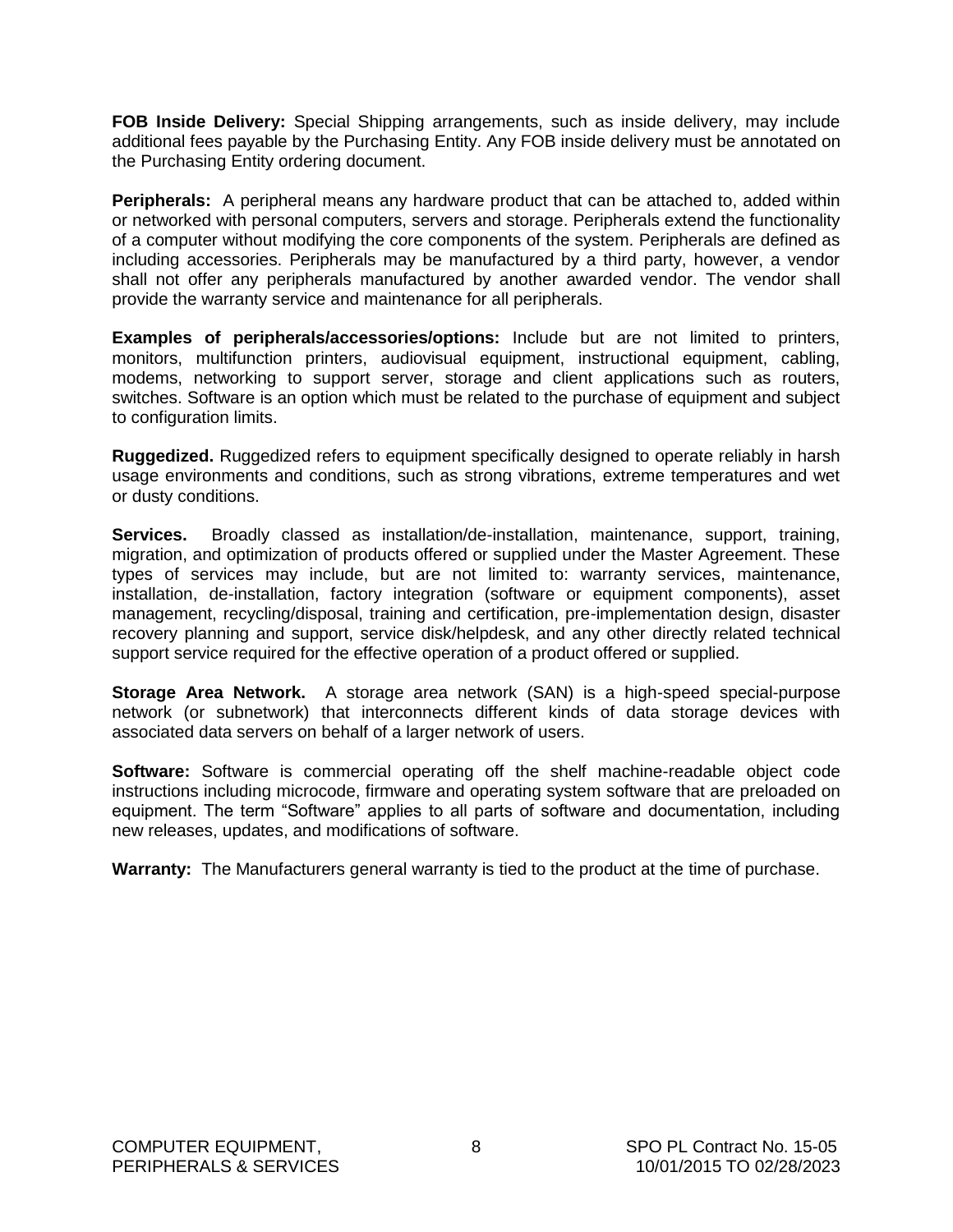#### <span id="page-10-0"></span>**CONTRACTOR MASTER AGREEMENT NO.**

| Name                                                | Master Agreement No. | <b>Expires On</b> |
|-----------------------------------------------------|----------------------|-------------------|
| Ace Technology Partners LLC (Ace)                   | MNWNC-101            | 02/28/2023        |
| Apple Inc. (Apple)                                  | MNWNC-102            | 02/28/2023        |
| Computer Technology Link Corporation (CTL)          | MNWNC-106            | 02/28/2023        |
| Dell Marketing LP (Dell)                            | MNWNC-108            | 02/28/2023        |
| Dynabook Americas Inc (formerly Toshiba)            | MNNVP-137            | 02/28/2023        |
| <b>EMC Corporation (EMC)</b>                        | MNWNC-109            | 7/31/2022         |
| Howard Technology Solutions (Howard)                | MNWNC-114            | 02/28/2023        |
| Hewlett Packard Enterprise (HPE)                    | MNNVP-134            | 02/28/2023        |
| $HP$ Inc. $(HP)$                                    | MNNVP-133            | 02/28/2023        |
| <b>IBM Corporation (IBM)</b>                        | MNWNC-116            | 7/31/2022         |
| IntelliFlash by DDN Inc                             | MNNVP-140            | 7/31/2022         |
| Lenovo (United States) Inc. (Lenovo)                | MNWNC-117            | 02/28/2023        |
| Lenovo Global Technology (US) Inc. (LGT)            | MNWNC-135            | 7/31/2022         |
| Microsoft Corporation (Microsoft)                   | MNWNC-119            | 02/28/2023        |
| NetApp, Inc. (NetApp)                               | MNWNC-121            | 02/28/2023        |
| Oracle America, Inc. (Oracle)                       | MNWNC-123            | 7/31/2022         |
| Panasonic                                           | MNWNC-124            | 02/28/2023        |
| Pure Storage, Incorporated                          | MNWNC-125            | 02/28/2023        |
| <b>Transource Services Corporation (Transource)</b> | MNWNC-130            | 02/28/2023        |

#### **CONTRACTOR LISTING (Band #, Discount, FOB)**

Note: All prices are FOB Destination, prepaid and allowed (with freight included in the price). If there is a special case where inside delivery fee must be charged, the Contractor will notify the agency in advance.

| <b>BAND 1: DESKTOP</b> | <b>Minimal Discount</b> | <b>FOB</b>         |
|------------------------|-------------------------|--------------------|
| Ace                    | 57%                     | <b>Destination</b> |
| Apple                  | 3%                      | <b>Destination</b> |
| <b>CTL</b>             | 14.5%                   | <b>Destination</b> |
| Dell                   | 15%                     | <b>Destination</b> |
| HP Inc.                | 18% (Minimum)           | <b>Destination</b> |
| Howard                 | 22%                     | <b>Destination</b> |
| Lenovo                 | 35%                     | <b>Destination</b> |
| Transource             | 26%                     | <b>Destination</b> |
| <b>BAND 2: LAPTOP</b>  | <b>Minimal Discount</b> | <b>FOB</b>         |
| Apple                  | 3%                      | <b>Destination</b> |
| <b>CTL</b>             |                         |                    |
|                        | 14.5%                   | <b>Destination</b> |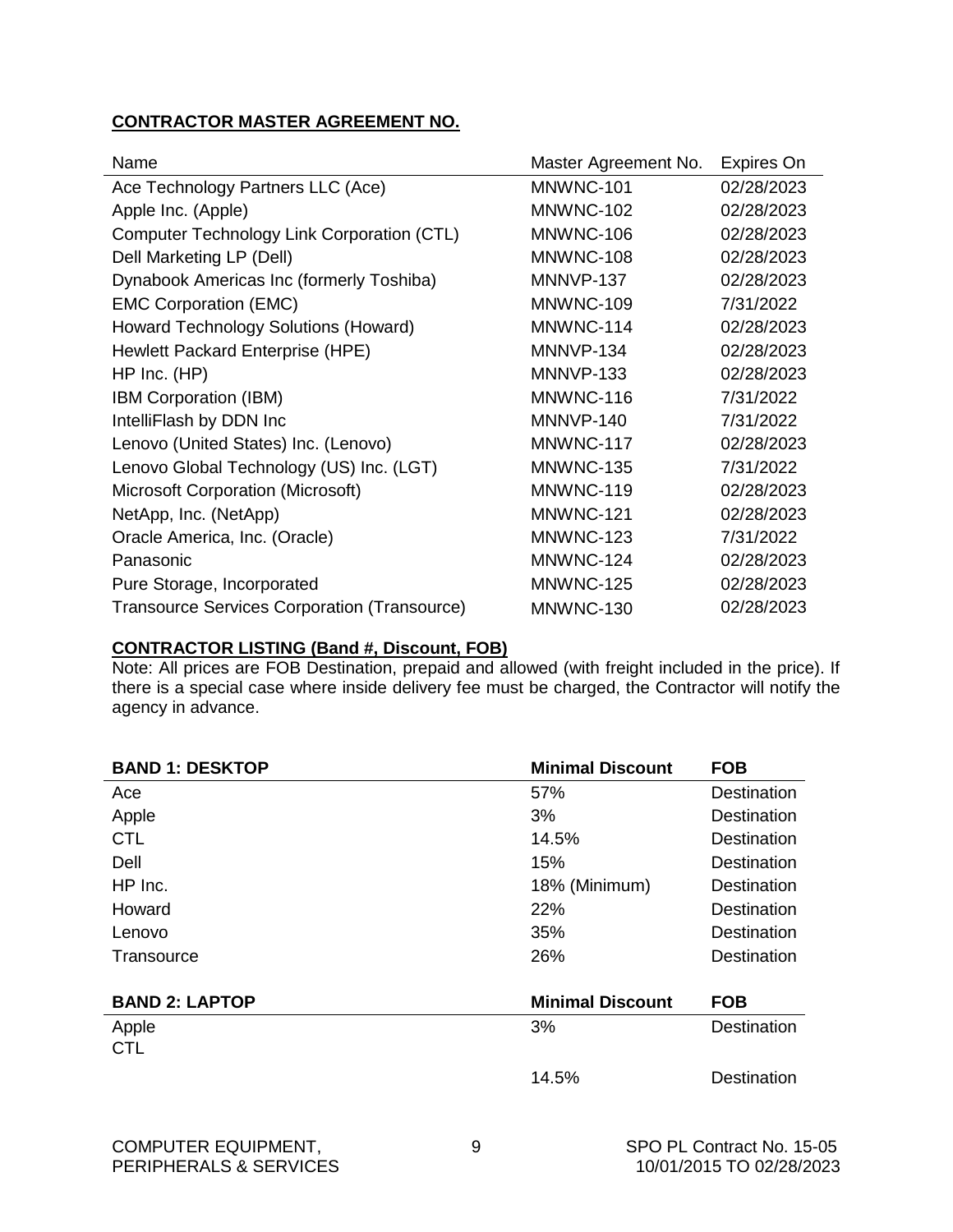| <b>BAND 2: LAPTOP</b>    | <b>Minimal Discount</b> | <b>FOB</b>         |
|--------------------------|-------------------------|--------------------|
| Dell                     | 15%                     | Destination        |
| Dynabook                 | 25%                     | Destination        |
| HP Inc.                  | 13% (minimum)           | <b>Destination</b> |
| Howard                   | 22%                     | Destination        |
| Lenovo                   | 35%                     | Destination        |
| Microsoft                | 8%                      | Destination        |
| Panasonic                | 16%                     | <b>Destination</b> |
| Transource               | 26%                     | Destination        |
| <b>BAND 3: TABLET</b>    | <b>Minimal Discount</b> | <b>FOB</b>         |
|                          | 0%                      | <b>Destination</b> |
| Apple<br><b>CTL</b>      | 14.5%                   | Destination        |
| Dell                     | 4%                      | <b>Destination</b> |
| Dynabook                 | 10%                     | Destination        |
| HP Inc.                  | 20% (Minimum)           | <b>Destination</b> |
| Howard                   | 11%                     | Destination        |
| Lenovo                   | 34%                     | Destination        |
| Microsoft                | 8%                      | Destination        |
| Panasonic                | 3% - 12%                | <b>Destination</b> |
| Transource               | 12%                     | Destination        |
|                          |                         |                    |
| <b>BAND 4: SERVER</b>    | <b>Minimal Discount</b> | <b>FOB</b>         |
| Ace                      | 57%                     | <b>Destination</b> |
| <b>CTL</b>               | 14.5%                   | Destination        |
| Dell                     | 13.5%                   | Destination        |
| Howard                   | 21%                     | <b>Destination</b> |
| <b>HPE</b>               | 14%                     | <b>Destination</b> |
| <b>IBM</b>               | 15%                     | Destination        |
| Lenovo Global Technology | 36%                     | <b>Destination</b> |
| Oracle                   | 6%                      | Destination        |
| Transource               | 33%                     | Destination        |
| <b>BAND 5: STORAGE</b>   | <b>Minimal Discount</b> | <b>FOB</b>         |
| Ace                      | 52%                     | Destination        |
| <b>CTL</b>               | 13.5%                   | Destination        |
| Dell                     | 13.5%                   | Destination        |
| <b>EMC</b>               | 36%                     | Destination        |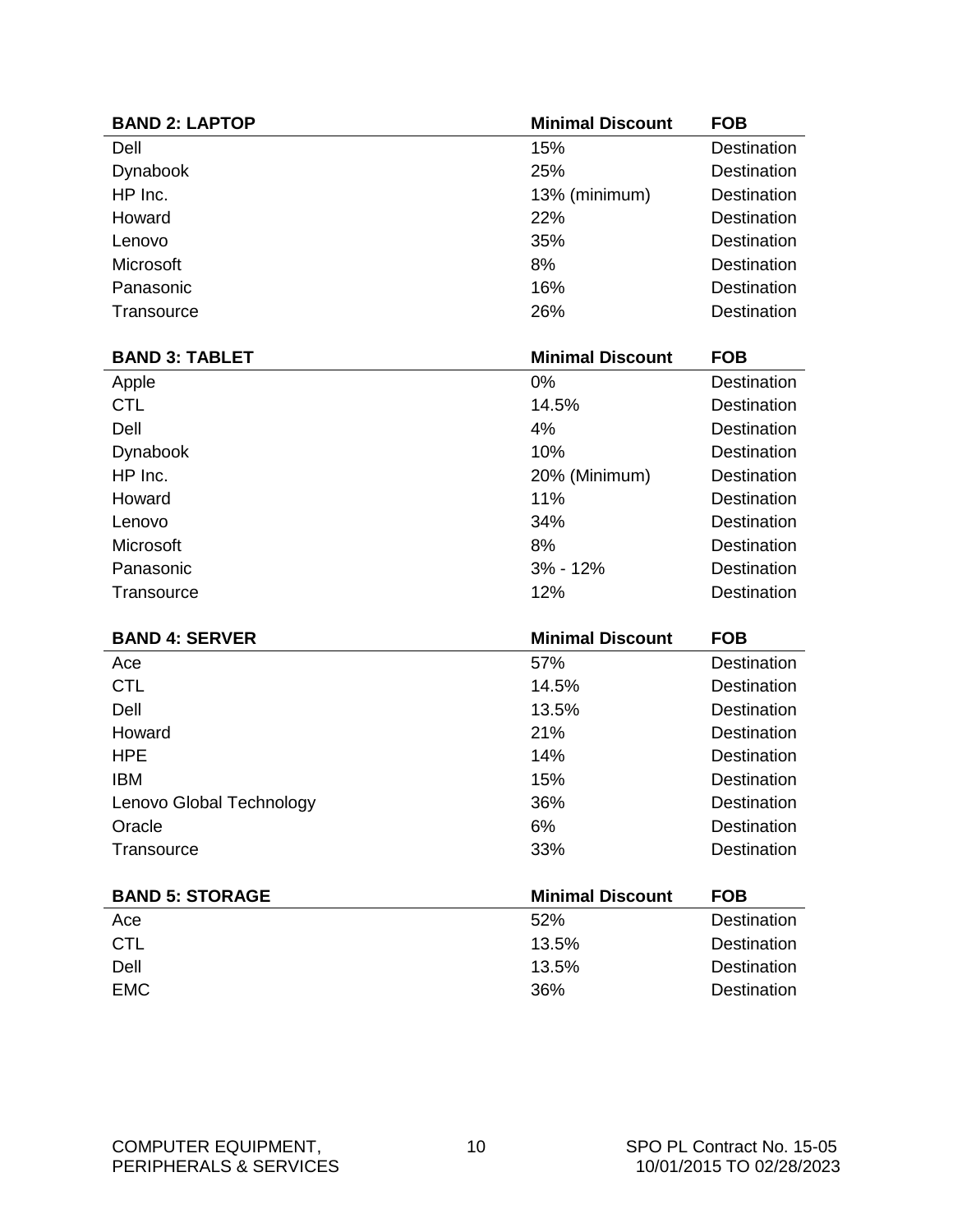| <b>BAND 5: STORAGE</b>     | <b>Minimal Discount</b> | <b>FOB</b>  |
|----------------------------|-------------------------|-------------|
| Howard                     | 17%                     | Destination |
| <b>HPE</b>                 | <b>20%</b>              | Destination |
| <b>IBM</b>                 | 15%                     | Destination |
| IntelliFlash by DDN Inc    | 15%                     | Destination |
| Lenovo Global Technology   | 36%                     | Destination |
| <b>NetApp</b>              | 16.5%                   | Destination |
| Oracle                     | 12%                     | Destination |
| Pure Storage, Incorporated | 37%                     | Destination |
| Transource                 | 33%                     | Destination |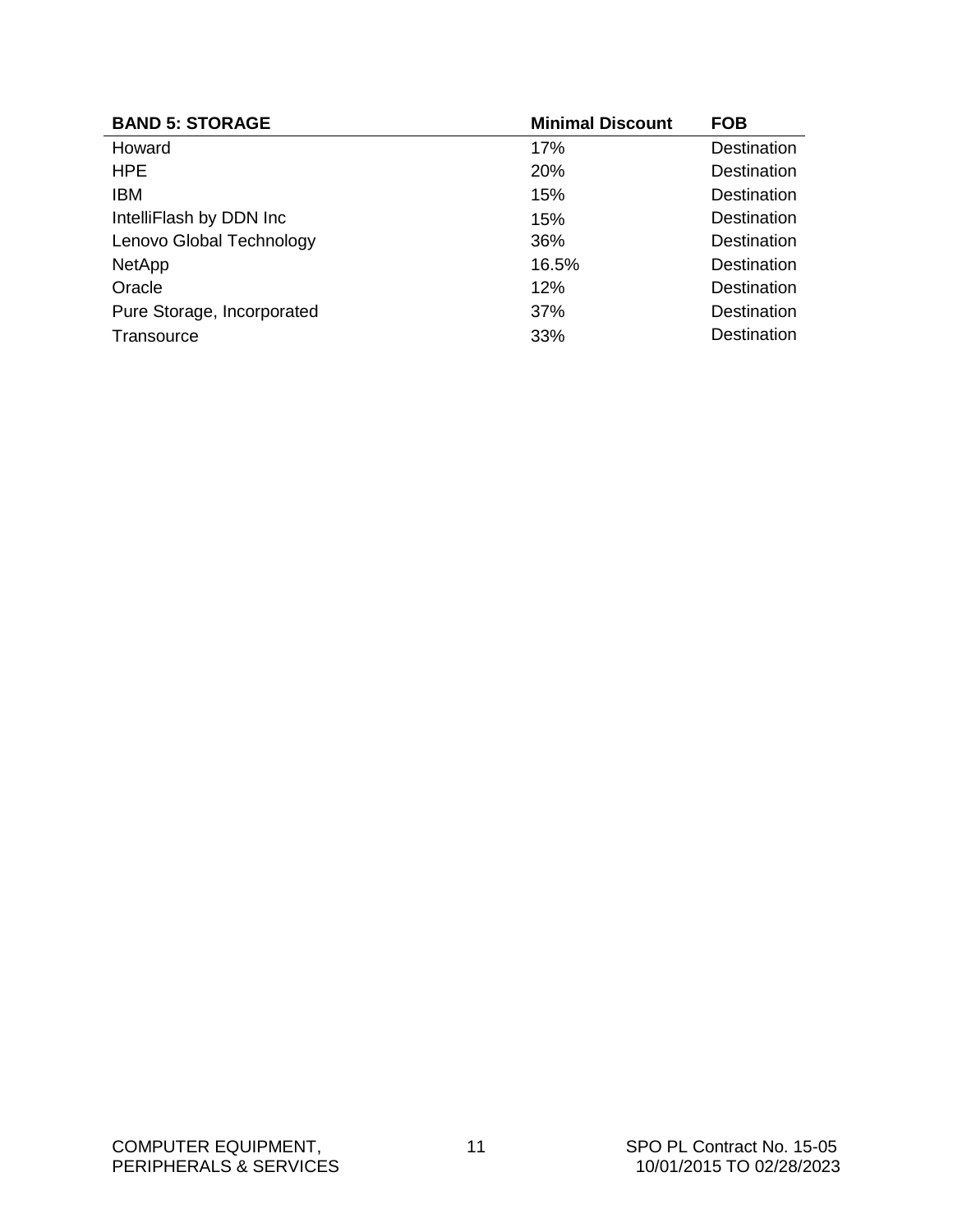### <span id="page-13-0"></span>**NASPO VALUEPOINT PREMIUM SAVINGS PACKAGE (PSP)**

### **ONE (1) PRICE QUOTE REQUIRED WHEN UTILIZING PSP**

**Premium Savings Packages (PSP).** Deeply discounted standard configurations available to Purchasing Entities. This specification includes a commitment to maintain and upgrade (keep pace with the advance of technology) the standard configurations for a stated period of time or intervals. NASPO ValuePoint reserves the right to expand and modify the PSP throughout the life of the contract. For more information, go to:

<https://www.naspovaluepoint.org/portfolio/computer-premium-savings-package-2017-2019/>

The premium savings package offers Desktops, Laptops, Tablet, Server, Storage, Monitor and Printer.

#### **PREMIUM SAVINGS PACKAGE AUTHORIZED CONTRACTORS**

|    | Dell Marketing LP (Dell)<br>HP, Inc. (HP) | Panasonic                                                | Lenovo (United States) Inc. (Lenovo) |            |         |     | Toshiba America Information Systems, Inc. (Toshiba)                 |      |
|----|-------------------------------------------|----------------------------------------------------------|--------------------------------------|------------|---------|-----|---------------------------------------------------------------------|------|
| 1. | Agency<br>shall                           | download<br>and                                          | review                               | <b>PSP</b> | pricing | and | specifications                                                      | for: |
|    | Dell:                                     | package-2017-2021/dell-marketing-lp/                     |                                      |            |         |     | https://www.naspovaluepoint.org/portfolio/computer-premium-savings- |      |
|    | $HP$ , $Inc.$                             | package-2017-2021/hp-inc/                                |                                      |            |         |     | https://www.naspovaluepoint.org/portfolio/computer-premium-savings- |      |
|    | Lenovo:                                   | package-2017-2021/lenovo-united-states-inc/              |                                      |            |         |     | https://www.naspovaluepoint.org/portfolio/computer-premium-savings- |      |
|    | Panasonic                                 | package-2017-2021/panasonic-solutions-company/           |                                      |            |         |     | https://www.naspovaluepoint.org/portfolio/computer-premium-savings- |      |
|    | Toshiba:                                  | package-2017-2021/toshiba-american-client-solutions-inc/ |                                      |            |         |     | https://www.naspovaluepoint.org/portfolio/computer-premium-savings- |      |

- 2. The agency shall obtain one price quote from an authorized contractor (Dell, Lenovo, HP, Inc., or Toshiba). The agency shall provide the manufacturer name and manufacturer base model number to the authorized contractor when requesting for a price quote.
- 3. Form SPO-010 (Record of Procurement) is optional for purchases under \$5,000.
- 4. Form SPO-010 (Record of Procurement) is required for purchases \$5,000 and higher.
- 5. The approved Form SPO-010 is kept in the procurement/contract file.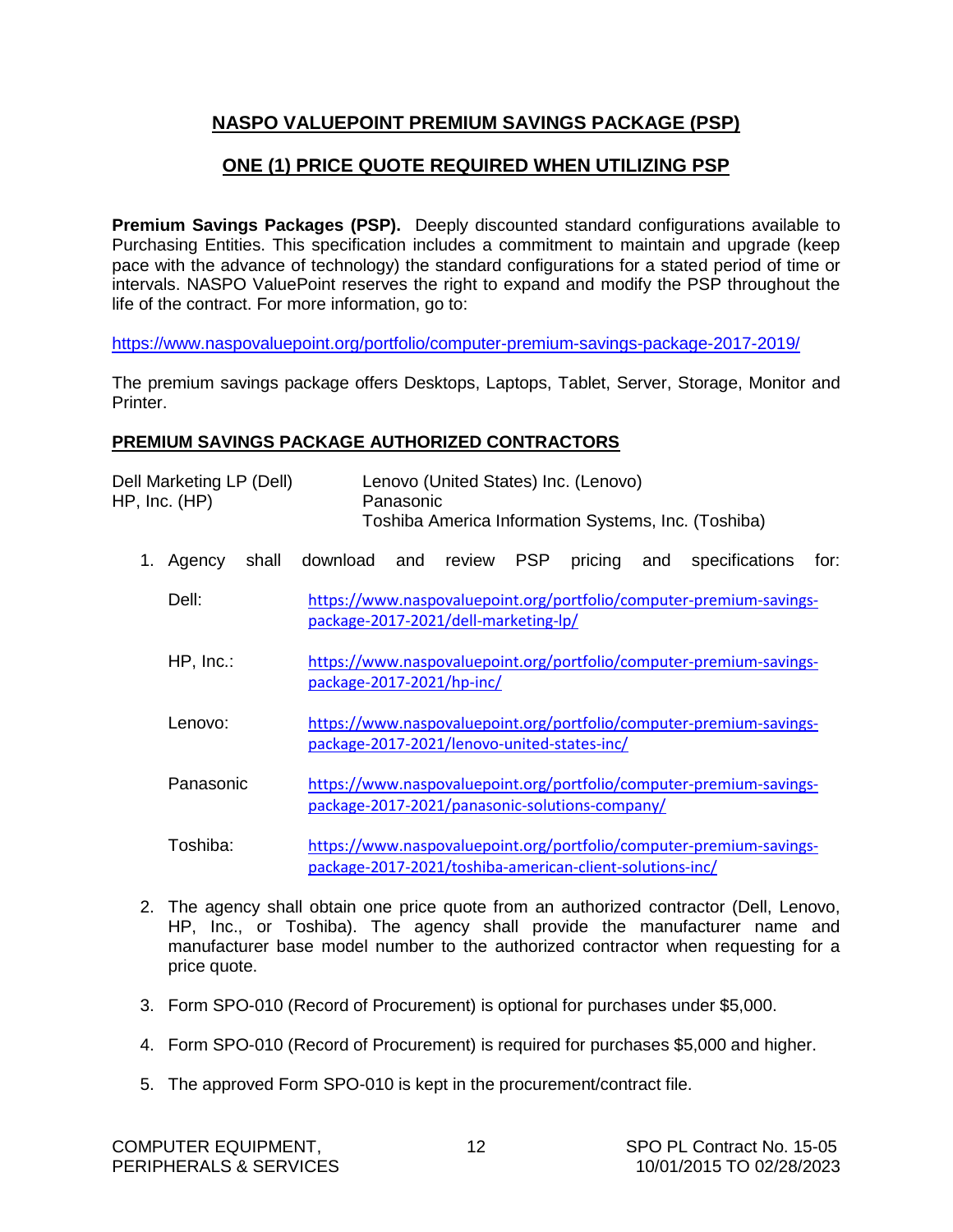### **PRICE QUOTE INSTRUCTIONS FOR**

### **BAND 1, 2, 3, 4, 5, PERIPHERALS, AND SERVICES**

- <span id="page-14-0"></span>1. For purchases under \$5,000:
	- a. Obtain a minimum of one (1) price quote from a manufacturer or authorized reseller.
	- b. Form SPO-010 is optional.
	- c. Award is based on best value.
- 2. For purchases from \$5,000 to under \$100,000:
	- a. Obtain a price quote from two or more different contractors, or
	- b. Select one contractor that lists two or more authorized resellers and obtain a minimum of two price quotes from the manufacturer and/or their authorized resellers.
	- c. Complete Form SPO-010.
	- d. Award is based on best value.
- 3. For purchases from \$100,000 and above:
	- a. Obtain a price quote from three or more different contractors, or
	- b. Select one contractor that lists three or more authorized resellers and obtain a minimum of three price quotes from the manufacturer and/or their authorized resellers.
	- c. Complete Form SPO-010.
	- d. Award is based on best value.

Personnel conducting or participating in utilizing Vendor List Contract No. 15-05 is responsible to complete form SPO-010, *Record of Procurement* for purchases of \$5,000 or more.If unable to obtain the minimum number of price quotes, written justification is explained in Part C. If award is not made to the lowest bidder, written justification is explained in Part D. The approved Form SPO-010 is kept in the procurement/contract file.

**CONSIDERATION OF QUOTES.** Agencies shall consider all responsive and responsible quotes received. An award shall be made to the Contractor(s) offering the lowest price. If the lowest price does not meet the agencies specification requirement, the award may be made to the vendor(s) whose offer represents the best value to the agency. Best value means the most advantageous offer determined by evaluating and comparing all relevant criteria in addition to price so that the offer meeting the overall combination that best services the agency is selected. These criteria may include, in addition to others, the total cost of ownership, performance, history of the vendor, quality of goods, services, delivery and proposed technical performance.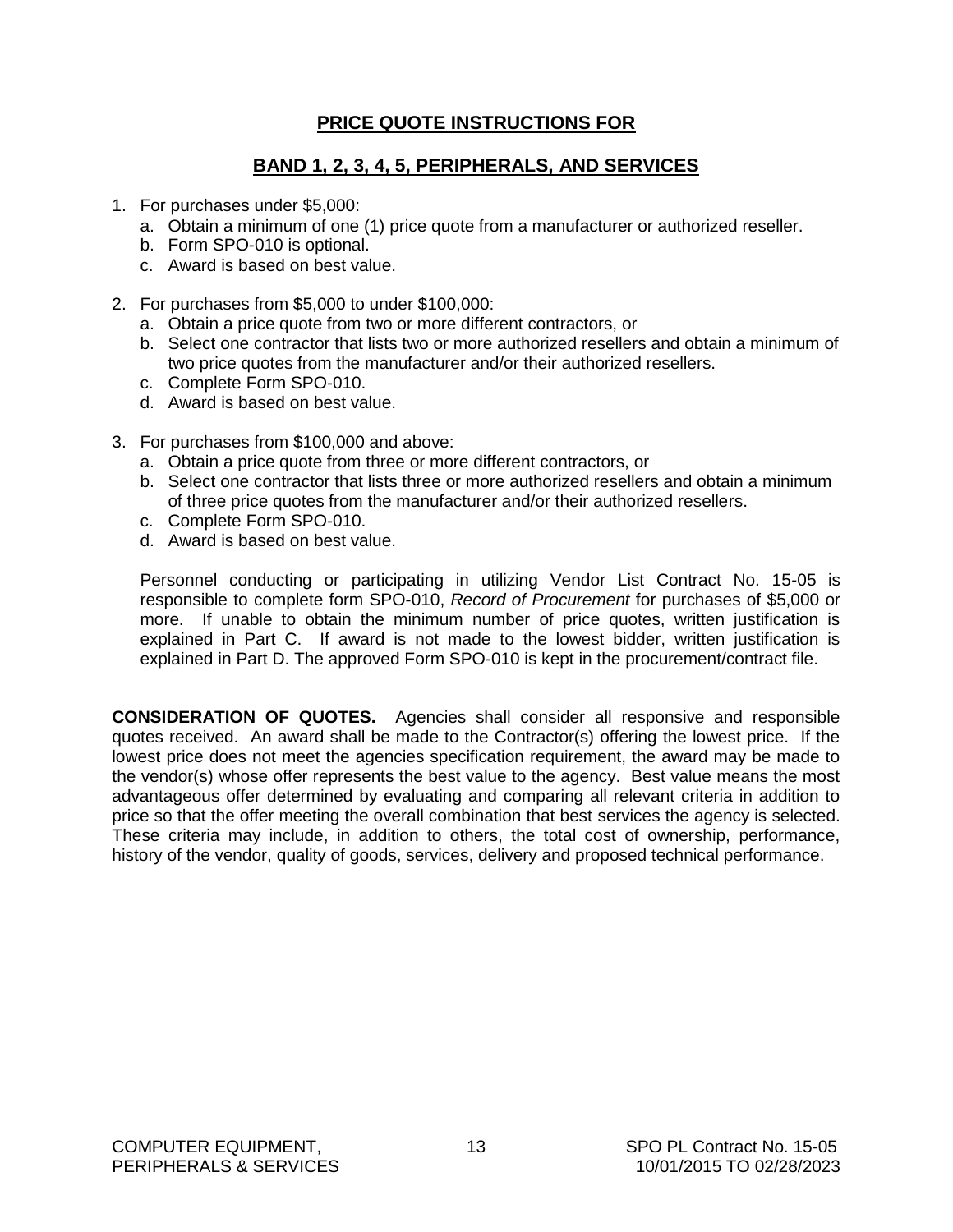# <span id="page-15-0"></span>**CONTRACTORS**

# **AND**

# **AUTHORIZED**

# **RESELLERS**

# **CONTACT**

# **INFORMATION**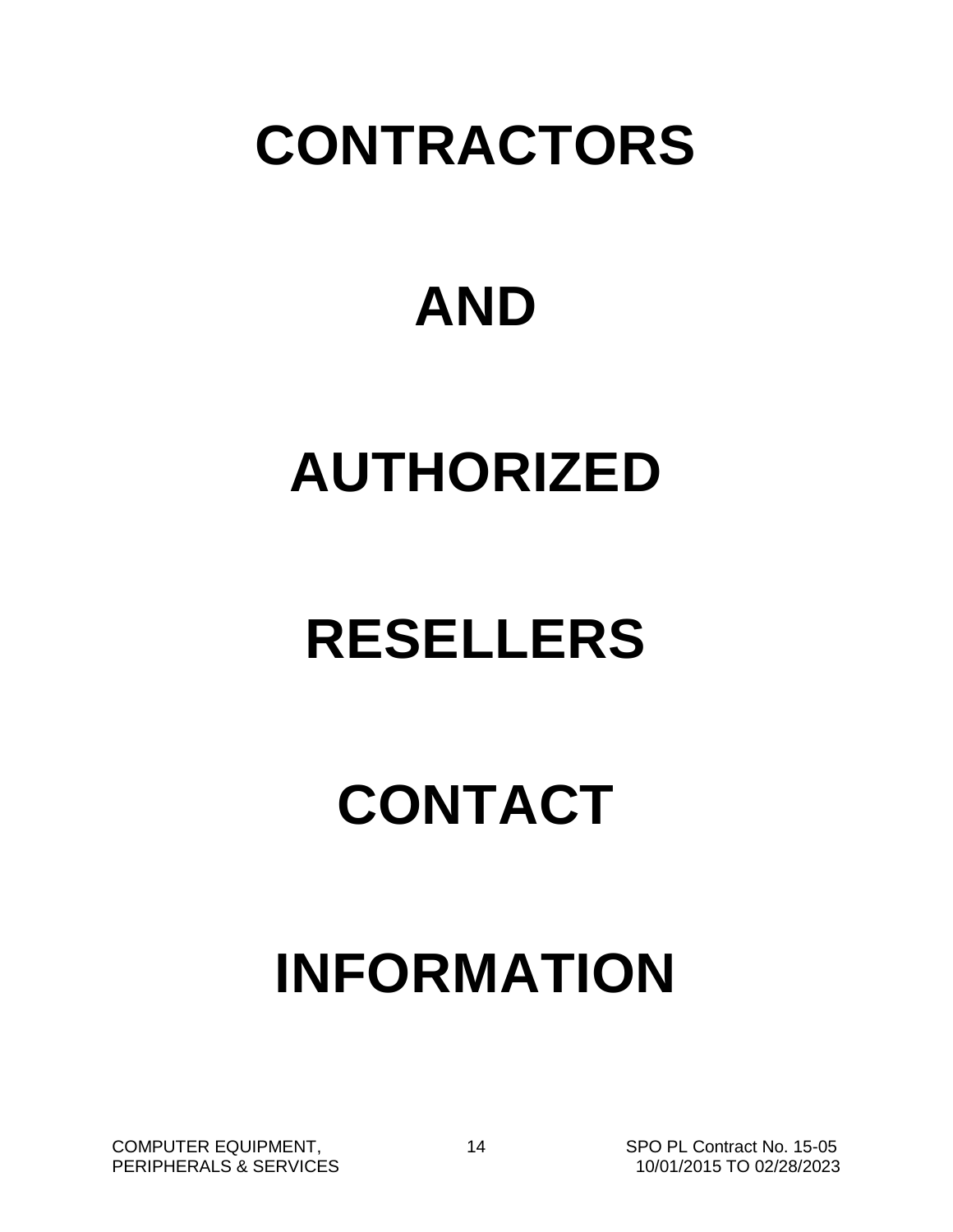## <span id="page-16-0"></span>**ACE TECHNOLOGY PARTNERS, LLC Master Price Agreement Number MNWNC-101**

## **NASPO ValuePoint Ordering Site:**

**<http://system.acecomputers.com/index.asp?cid=WSCA-HI>**

## **Main ACE url:**

**<http://www.acecomputers.com/>**

**For price quotes, contact Ace Technology Partners, LLC,** Brooke Eckenrode **Payments are made to Ace Technology Partners, LLC**

#### **Sales Contact:**

Contact: Zach Garrison Email: [zgarrison@acecomputers.com](mailto:zgarrison@acecomputers.com)

#### **Payment Address:**

Ace Technology Partners, LLC 575 Lively Road Elk Grove, IL 60007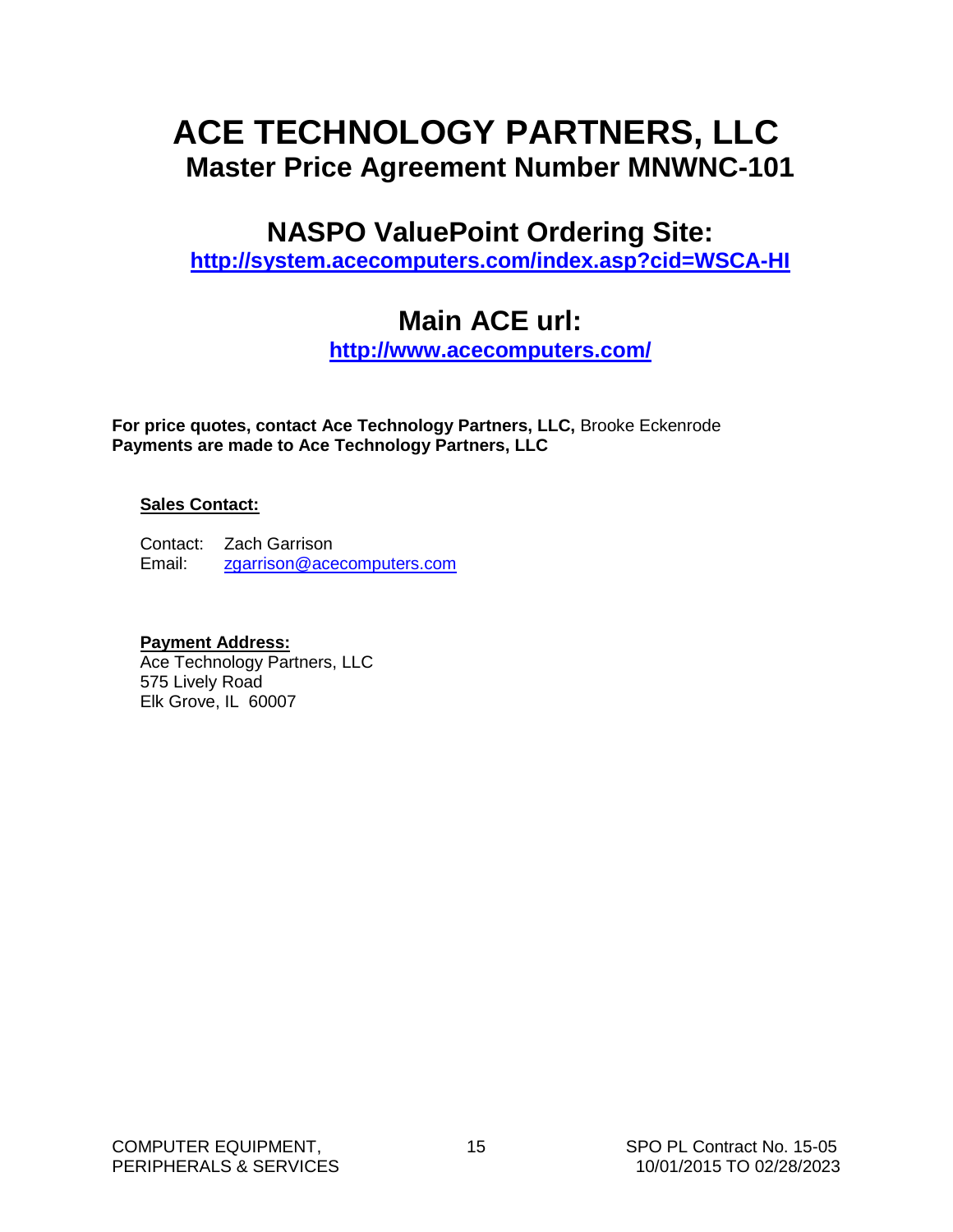## <span id="page-17-0"></span>**APPLE INC. Master Price Agreement Number MNWNC-102**

**Apple Inc. Website:** [www.apple.com](http://www.apple.com/)

**For price quotes, contact the appropriate contact names below. Payments are made to: Apple, Inc., PO Box 846095, Dallas, TX 75284-6095, Vendor Code: 301721 00**

#### **For Education Institutions (K12 and Higher Education)**

#### **Sales order contacts:**

**(1) Phone:** 1-800-800-2775

#### **(2) Email (to submit purchase orders only)**

Education: [institutionorders@apple.com](mailto:institutionorders@apple.com)

(3) **On-line** (for proposals and/or to submit purchase orders) ecommerce.apple.com

#### **General Contract Questions or information:**

Apple Inc. 5409 Stevens Creek Blvd., MS 318-6OPS Santa Clara, CA 95051

Contact: Ralph Wright Ph: (512) 415-6199 Fax: (855) 438-0488, efax (512) 532-0866 Email: <mailto:>[ralph.wright@apple.com](mailto:ralph.wright@apple.com)

#### **For State & Local Government**

#### **Sales order contacts:**

**(1) Phone:** 1-800-793-9378; 1-855-438-0486 (FAX)

**(2) Email (to submit purchase orders only)** [govorders@apple.com](mailto:govorders@apple.com)

#### **General Contract Questions or information:**

Apple Inc. 11921 Freedom Drive Suite 600 Reston, VA 20190 Contact: Kathy Klass Ph: (703) 264-3249 Fax: (408) 974-4908<br>Email: mailto:kklass@a <mailto:> [kklass@apple.com](mailto:kklass@apple.com)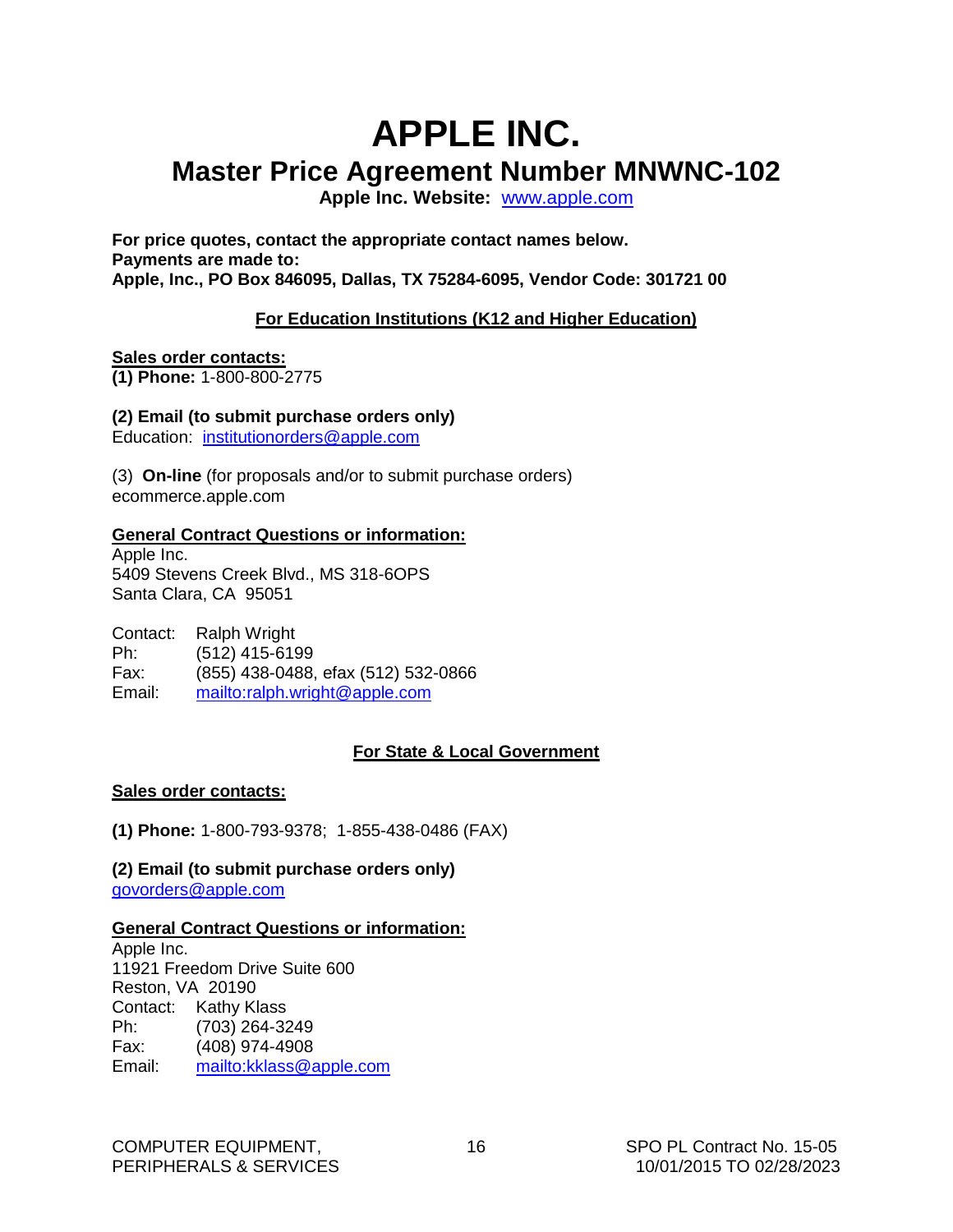## <span id="page-18-0"></span>**COMPUTER TECHNOLOGY LINK CORPORATION Master Agreement Number MNWNC-106**

Website address:<http://naspovaluepoint.ctl.net/hawaii>

#### **For price quotes, contact Computer Technology Link Corporation Payments are made to Computer Technology Link Corporation**

For price quotes, please contact the appropriate sales team:

Sales contact info: Friedrich Gloekler – Account Executive Direct: 971.327.0113 Phone: 800.642.3087 x 213 Fax: 503.526.9135 [fgloekler@ctl.net](mailto:fgloekler@ctl.net)

NASPO ValuePoint Support contact info: Kari Heaberlin Phone: 800.624.3087 x 200 [kheaberlin@ctlcorp.com](mailto:kheaberlin@ctlcorp.com)

#### **Purchase Order and Payment address:**

Computer Technology Link Corporation 9700 SW Harvest Ct. #100 Beaverton, OR 97005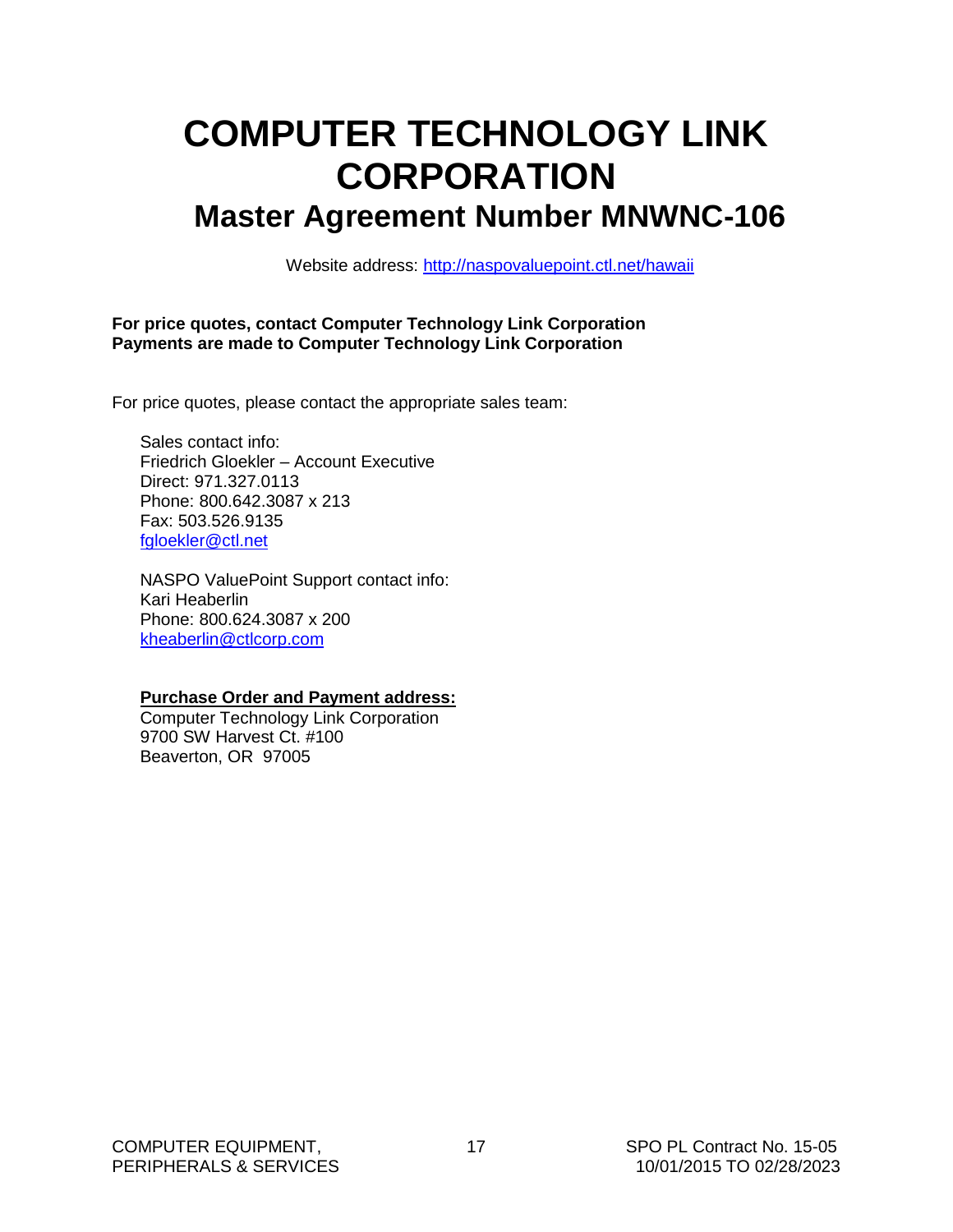## <span id="page-19-0"></span>**DELL MARKETING LP Master Agreement Number MNWNC-108**

[https://www.dell.com/en-us/dt/industry/state-local-government/contracts/naspo](https://www.dell.com/en-us/dt/industry/state-local-government/contracts/naspo-computer/index.htm#accordion0)[computer/index.htm#accordion0](https://www.dell.com/en-us/dt/industry/state-local-government/contracts/naspo-computer/index.htm#accordion0)

**For price quotes, contact Dell Marketing LP or Dell Marketing LP Authorized Resellers. Payments are made to Dell Marketing LP or to Dell Marketing Authorized Resellers.**

#### **Purchase Order Address and Remit To:**

Dell Marketing L.P. c/o Dell USA L.P. P.O. Box 910916 Pasadena, CA 91110-0916

#### **Dell Marketing L.P. Sales Team:**

Contact: Walter Eccles Account Executive Phone: (808) 222-1472 Email: [walter.eccles@dell.com](mailto:walter.eccles@dell.com)

#### **Other Contacts:**

Contact: Mathew Chun DCSE – Enterprise Engineer Phone: 808-351-9140 Email: [matthew.chun@dell.com](mailto:matthew.chun@dell.com)

#### **Customer Service & Support Warranty Support**

Customer Service Phone: (800) 274-7799 x4 Website: [www.dell.com/support](http://www.dell.com/support)

#### **Dell Authorized Contract Resellers:**

#### **CDW Government**

Contact: Jason Schwartz 200 N. Milwaukee Ave., Vernon Hills, IL 60061 Phone: (847) 419-7542 Email: [jasons@cdw.com](mailto:jasons@cdw.com)

#### **ZR Systems Group LLC**

Contact: Ricky Zheng 98-810 Moanalua Rd H-4 Aiea, HI 96701 Phone: (808) 369-1051 Email: [ricky@zrsystems.com](mailto:ricky@zrsystems.com)

#### **Mainline Information Systems Inc**

Contact: Scott Boyles 1700 Summit Lake Dr. Tallahassee, FL 32317 (850) 219-5145 Email: [Customer.care@mainline.com](mailto:Customer.care@mainline.com)

For questions regarding purchase orders submitted for Dell Direct Orders, please call 1-800-981-3355 ext 724-4109 or email: [PO\\_Inquiry@dell.com](mailto:PO_Inquiry@dell.com)

Contact: Mariah Whittet Inside Account Manager Phone: (512) 513 0790 Email: [mariah.whittet@dell.com](file:///C:/Users/walter_eccles/AppData/Local/Microsoft/Windows/INetCache/Content.Outlook/4GCXYUQC/mariah.whittet@dell.com)

Contact: Ashley Salinas Contract Program Manager - West Phone: 512-542-1237 email: [A.Salinas@Dell.com](mailto:A.Salinas@Dell.com)

Phone: (800) 274-7799 x3 Website: [www.dell.com/support](http://www.dell.com/support)

#### **Century Computers, Inc. dba Pacxa**

Contact: Shani Hiraoka P.O. Box 3347, Honolulu, HI 96801-3347 Phone: (808) 791-5905 Email: [naspo@pacxa.com](mailto:naspo@pacxa.com)

#### **vCore Technology Partners LLC**

Contact: Steve Leavitt 8501 N. Scottsdale Rd., Ste 255 Scottsdale, AZ 85253 Phone: (310) 948-5448 Email: [steve.leavitt@vcoretec.com](mailto:steve.leavitt@vcoretec.com)

#### **DK Tech Solutions LLC**

Contact Jeff Kakinami Address: 3340 Pacific Heights Rd Honolulu, HI 96813 Phone: (808) 392-0557 Email: [jeff@dktechsolutions.com](mailto:jeff@dktechsolutions.com)

#### **Technology Integration Group (TIG)**

Contact: Mary Manalo 1003 Bishop Street, Pauahi Tower Ste 1250 Honolulu, HI 96813 Phone: (808) 524-6652 x1560 Email: [mary.manalo@tig.com](mailto:mary.manalo@tig.com)

#### **Y&S Technologies**

Contact: Saul Finck 383 Kingston Ave, Ste 357 Brooklyn, NY 11213 Phone: (303) 353-1917 Email: [saul@yandstech.com](mailto:saul@yandstech.com)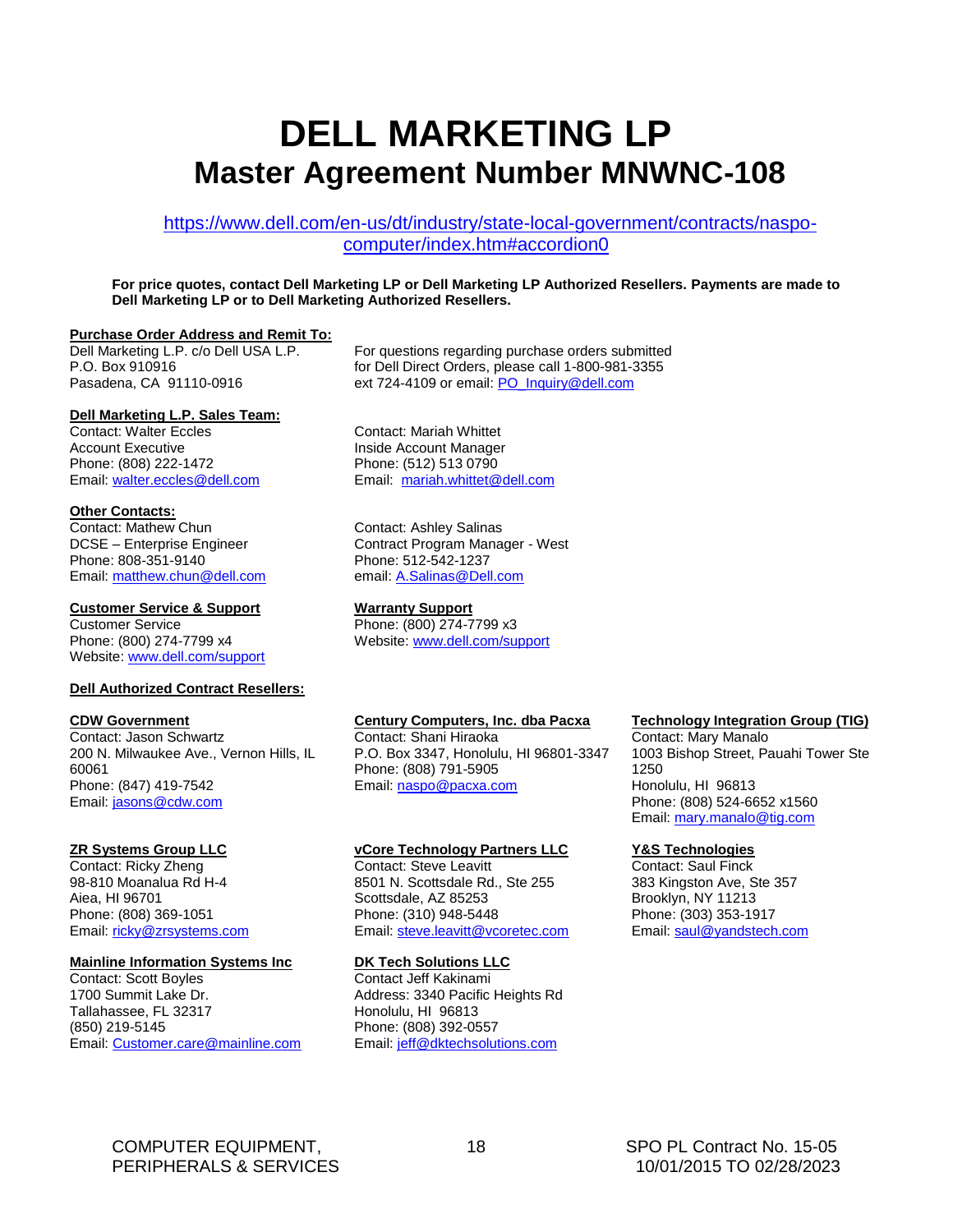## **Dynabook Americas Inc. Master Price Agreement Number MNNVP-137**

<https://www.naspovaluepoint.org/portfolio/computer-equipment/toshiba-computer-equipment/>

**For price quotes, contact Dynabook Americas, Inc. or its Authorized Resellers. Payments are made to Dynabook Americas, Inc. or its Authorized Resellers.**

#### **State & Local Government K12 Education**

Purchase Order Mailing Address Dynabook Americas, Inc. 5241 California Ave. Suite 100 Irvine, CA 92617 Contact: Sue Aufderheide Phone: (949) 583-3843 Email: DBA-Enterprise@dynabook.com Remit Payment to Address Dynabook Americas, Inc. 91865 Collection Center Drive Chicago, IL 60693 Contact: Harold Abadilla Phone: (949) 583-3388

### **AUTHORIZED RESELLERS**

#### **CDW Government**

Name: Jumana Dihu Phone: (312) 547-2495 Email: [jumdihu@cdw.com](mailto:jumdihu@cdw.com)

#### **SHI International Corp.**

Name: Gary Wilson Phone: (732) 652-3081 e-Mail: gary wilson@shi.com

#### **Zones, LLC**

Name: Kevin McGowan Phone: (800) 381-9663 Email: [teamhi.goved@zones.com](mailto:court.brown@zones.com)

## **Troxell Communications Inc** Name: Bob Berry

Phone: (480) 595-4745 Email: [bob.berry@trox.com](mailto:bob.berry@trox.com)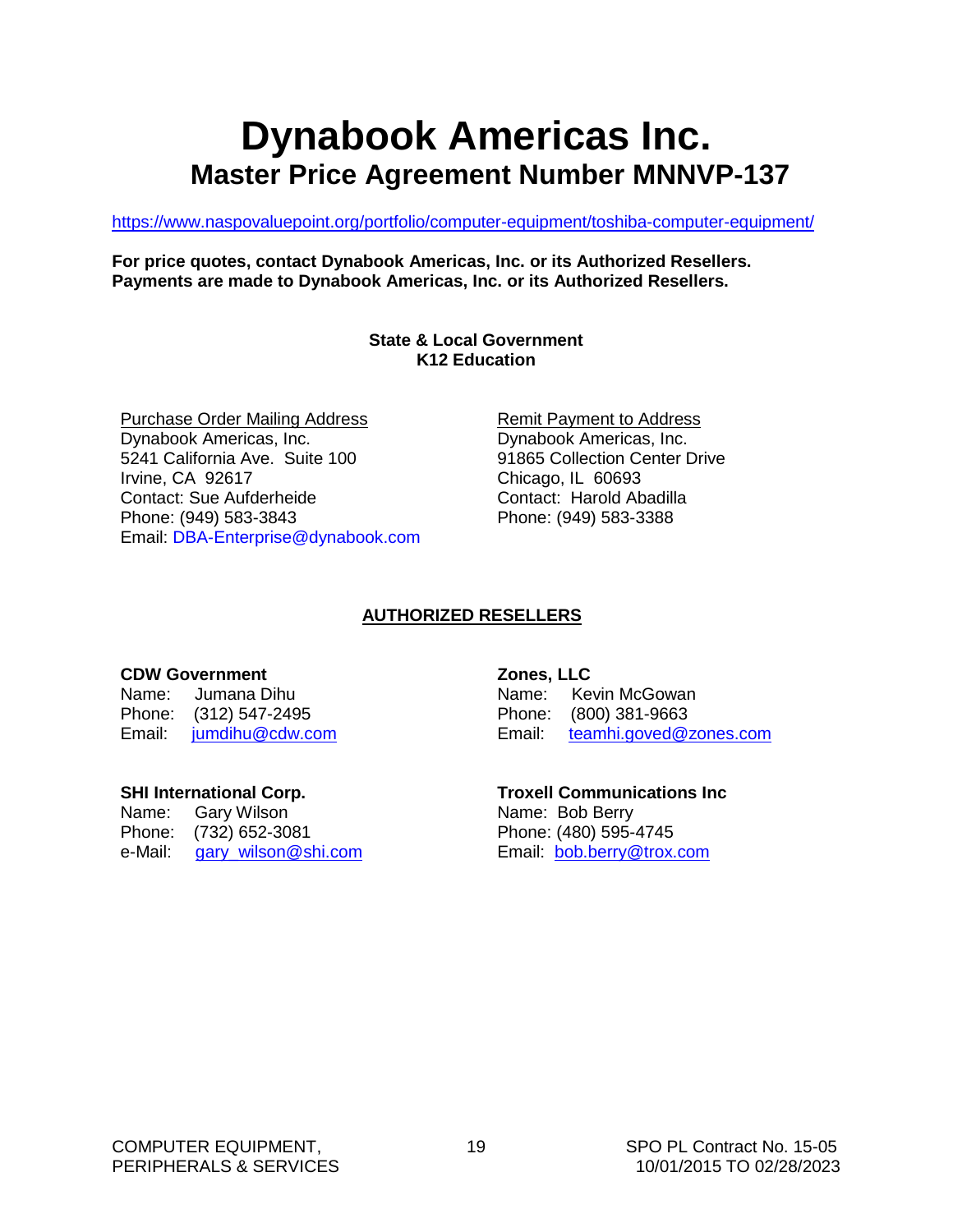# <span id="page-21-0"></span>**EMC Corporation Master Agreement Number MNWNC-109**

## **Expires 07/31/2022**

<https://www.dell.com/en-us/dt/emcwsca/data-storage.htm#accordion0>

**For price quotes, contact EMC Corporation or Authorized Resellers. Payments are made to EMC Corporation or to Authorized Resellers.**

**Sales Contact (Dell Technologies):**  Name: Walter Eccles Phone: (808) 222-1472 Email: [walter.eccles@dell.com](mailto:walter.eccles@dell.com) 

#### **Other Contact**

Name: Ashley Salinas Contract Program Manager Phone: 512-542-1237 Email: [A.Salinas@Dell.com](mailto:A.Salinas@Dell.com)

#### **Authorized Resellers:**

#### **CDW Government**

Name: Jason Schwartz Address: 75 Remittance Dr. Ste 1515 Chicago, IL 60675 Phone: (847) 419-7542 Email: [jasons@cdw.com](mailto:jasons@cdw.com) Higher ED Name: Rachel Parker Phone: (866) 708-1693 Email: [rachpar@cdwg.com](mailto:rachpar@cdwg.com) 

#### **Iron Bow Technologies LLC**

Name: Jason Halsey Address: P.O. Box 826474 Philadelphia, PA 19182 Phone: (808) 479-2019 or (808) 457-1641 Email: [jason.halsey@ironbow.com](mailto:jason.halsey@ironbow.com)

#### **Technology Integration Group (TIG)**

Contact: Mary Manalo 1003 Bishop Street, Pauahi Tower Ste 1250 Honolulu, HI 96813 Phone: (808) 524-6652 x1560 Email**:** [mary.manalo@tig.com](mailto:mary.manalo@tig.com)

#### **Mainline Information Systems Inc**

Contact: Scott Boyles 1700 Summit Lake Dr. Tallahassee, FL 32317 (850) 219-5145 Email: [Customer.care@mainline.com](mailto:Customer.care@mainline.com) **Pre-Sales Engineering** Name: Mathew Chun Phone: (808) 351-9140 Email: [matthew.chun@dell.com](mailto:matthew.chun@dell.com) **Payment To:** EMC Corporation 4246 Collections Center Drive Chicago, IL 60693

**Doreen K LLC**

Name: Jeff Kakinami Address: 1821 Young Street Honolulu, HI 96826 Phone: (808) 392-0557 Email: [jeff@dktechsolutions.com](mailto:jeff@dktechsolutions.com)

#### **Hawaiian Telcom**

Name: Brandon Onishi Address: PO Box 30770 Honolulu, HI 96820 Phone: (808) 546-4424 Email: [Brandon.onishi@hawaiiantel.com](mailto:Brandon.onishi@hawaiiantel.com)

#### **Optiv Security, Inc.**

Name: Jeep Keyser Address: 2321 Rosecrans Ave. Ste 2240 El Segundo, CA 90245 Phone: (408) 201-5656 Email: [jeep.keyser@optive.com](mailto:jeep.keyser@optive.com)

#### **Vcore Technology Partners LLC**

Name: Steven Leavitt Address: 8501 N. Scottsdale Rd. Suite 255 Scottsdale, AZ 85253 Phone: (310) 678-6591 Email: [steve.leavitt@vcoretec.com](mailto:steve.leavitt@vcoretec.com)

#### **Sirius Computer Solutions**

Name: Phyllis (PJ) Byrd Address: P.O. Box 202289 Dallas, TX 75320 Phone: (210) 369-0617 Email: [phyllis.byrd@siriuscom.com](mailto:phyllis.byrd@siriuscom.com)

#### **World Wide Technology LLC**

Name: Carol Harting Address: 60 Weldon Parkway Maryland Heights, MO 63043 Phone: 314-995-6103 Email: [Hawaii.NASPO@wwt.com](mailto:Hawaii.NASPO@wwt.com) 

COMPUTER EQUIPMENT, 20SPO PL Contract No. 15-05 PERIPHERALS & SERVICES 10/01/2015 TO 02/28/2023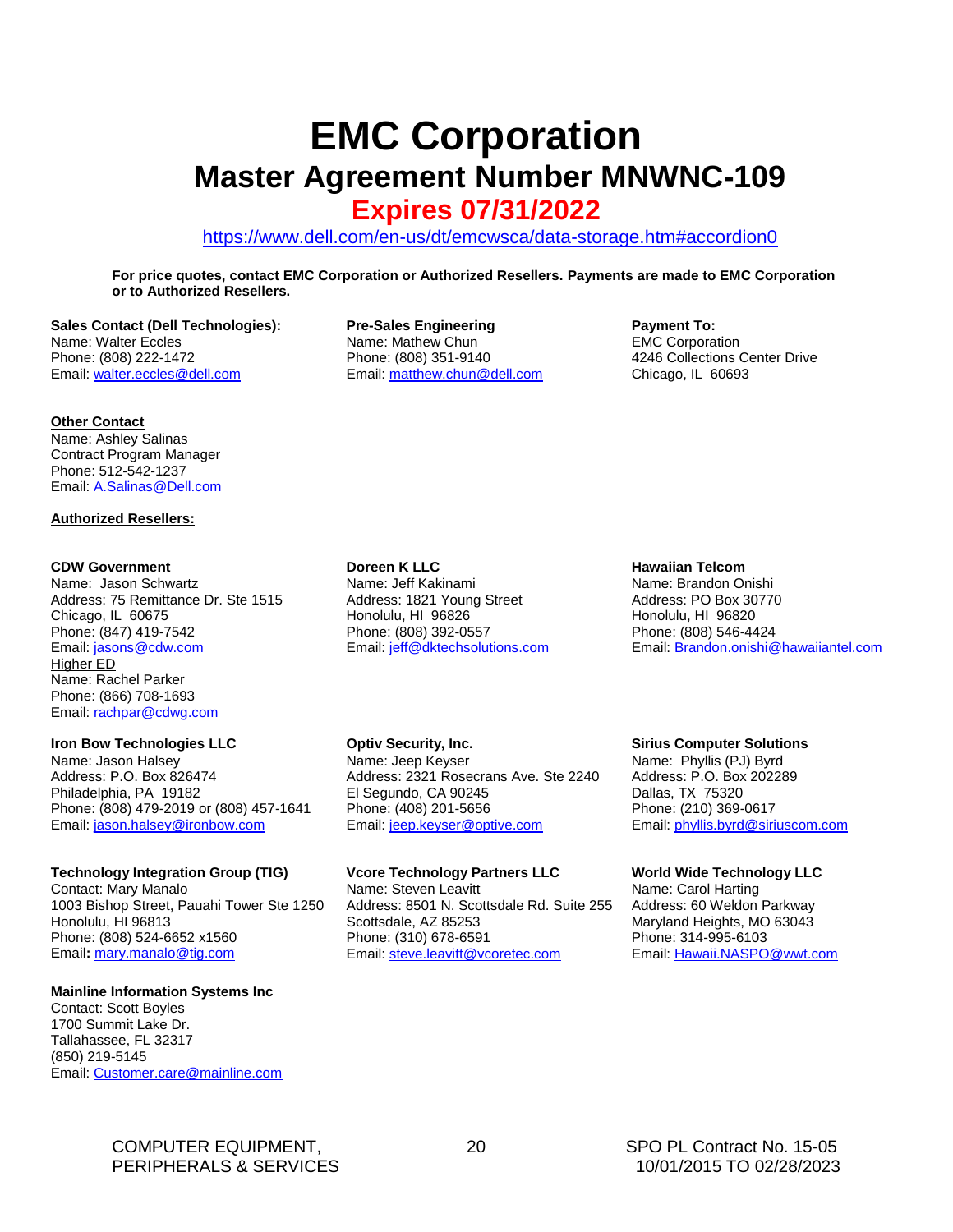## **HP Inc. Master Agreement Number MNNVP-133**

#### [www.hp.com/buy/naspovp-pc4](http://www.hp.com/buy/naspovp-pc4)

For product information, click on the above link and select the State or go directly to the HP State of Hawaii contract site at [www.hp.com/buy/hawaii](http://www.hp.com/buy/hawaii) .

**For price quotes, contact HP Inc. or Authorized Resellers. If the Purchase Order is made out to HP Inc. Payments are made to HP Inc. or if the Purchase Order is made out to an Authorized Reseller, the payment is made to that authorized reseller.**

**Inside Account Manager** Samantha Basquez Phone: (505) 349-9880 Email: [samantha.basquez@hp.com](mailto:samantha.basquez@hp.com)

Field Accounting Manager Kristen Chaney Phone: (310) 893-9827 Email: [kristenc@hp.com](mailto:kristenc@hp.com)

**Order Address** Attn: Public Sector Sales 14231 Tandem Blvd. Austin, TX 78728

**Email Orders To:** [psorderprocessing@hp.com](mailto:psorderprocessing@hp.com)

#### **Remit To:** HP Inc.

P.O. Box 742881 Los Angeles, CA 90074-2881

**Customer Support HP Inc.** (800) 727-2472 HP Business Tech Support: (800) 334- 5144 - (24/7) HP Elite Support: (866) 625-1175- (24/7)

#### **State and Local Government and Education (SLED) Customer Support**

For order status, Returns and order modifications, please call us or send us an email to: PS Customer Support Phone: 1- 800-727-2472 Opt. 2, 2, 2 PS Customer Support email: directsledpacificwest@hp.com

#### **Authorized Resellers**

#### **CDW Government**

230 N. Milwaukee Avenue Vernon Hills, IL 60061 Attn: Ryan Cox Phone: (808) 707-0746 Email: [Ryacox@cdwg.com](mailto:Ryacox@cdwg.com)

#### **Pacific Technology Solutions LLC**

2100 N. Nimitz Highway Honolulu, HI 96819 Attn: Michael Hirai Phone: (808) 848-000 Email: mhirai@network2000-hi.com

#### **GovConnection, Inc.**

732 Milford Road Merrimack, NH 03054 Attn: Jason Krage Phone: (800) 800-0019 x75528 Email: [jason.krage@connection.com](mailto:jason.krage@connection.com)

#### **Technology Integration Group**

1003 Bishop St. Pauahi Tower Ste 1250 Honolulu, HI 96813 Attn: Mary Manalo Phone: (808) 524-6652 x1560 Email: [mary.manalo@tig.com](mailto:mary.manalo@tig.com)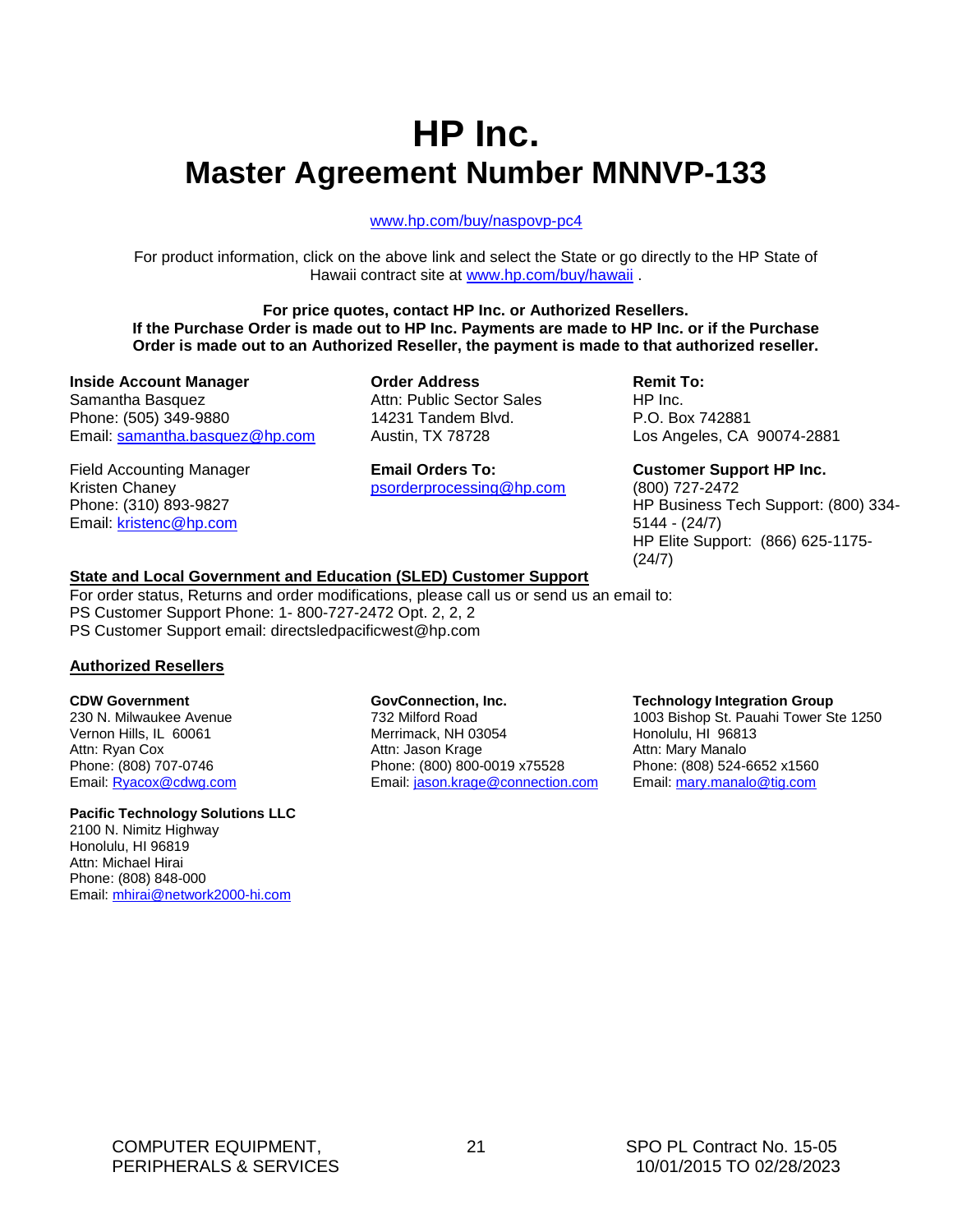## <span id="page-23-0"></span>**HEWLETT PACKARD ENTERPRISE Master Agreement Number MNNVP-134**

For point of contact and product information, please refer to<http://government.hpe.com/> website.

**For price quotes, contact Nancy Schwarz at Hewlett Packard Enterprise or any of the authorized Resellers. Payments are made to Hewlett Packard Enterprise or to Authorized Resellers.**

#### **Purchase Order Address**

Hewlett Packard Enterprise Attn: Public Sector Sales 14231 Tandem Blvd Austin, TX 78728 Ordering Fax: (800) 825-2329 Email: [psorderprocessng@hp.com](mailto:psorderprocessng@hp.com)

#### **Remit To Address**

Hewlett Packard Enterprise P.O. Box 740591 Los Angeles, CA 90074-0591

#### **Hewlett Packard Enterprise Sales**

Nancy Schwarz Phone: (480) 636-0267 [nancy.schwarz@hpe.com](mailto:nancy.schwarz@hpe.com)

#### **Authorized Resellers:**

#### **CDW Government**

411 Hobron Lane, Suite 2110 Honolulu, HI 96815 Attn: Jamie Southern Phone: (877) 465-4269 Email: [jamisou@cdwg.com](mailto:jamisou@cdwg.com)

#### **PACXA**

500 Ala Moana Blvd, Ste 4200 Honolulu, HI 96813 Attn: Susan Ueno Phone: (808) 791-5970 Email: [susan.ueno@pacxa.com](mailto:susan.ueno@pacxa.com)

#### **Technology Integration Group**

1221 Kapiolani Blvd, Suite 410 Honolulu, HI 96814 Attn: Mary Manalo Phone: (808) 524-6652 Email: [mary.manalo@tig.com](mailto:mary.manalo@tig.com)

#### **SD3IT LLC**

1050 Queen Street Ste 100 Honolulu, HI 96814 Attn: Darren Heresa Phone: (808) 800-2442 Email: [Darren.heresa@sd3it.com](mailto:Darren.heresa@sd3it.com)

#### **Hawaiian Telcom Services Company Inc dba Hawaiian Telcom** 1177 Bishop Street Honolulu, HI 96813 Attn: Ron Nemecek Phone: (216) 789-6782 Email: [Ronald.nemecek@cbts.com](mailto:Ronald.nemecek@cbts.com)

#### **GovConnection, Inc**

98-711 Iho Place #1103 Aiea, HI 96701 Attn: Adam Jordan Phone: (800) 800-0019 x33306 Email: [ajordan@govconnection.com](mailto:ajordan@govconnection.com)

#### **VPLS Solutions, LLC**

1744 W. Katella Ave, Ste 250 Orange, CA 92867 Attn: Mike Wysocki Phone: (808) 419-7449 Email: mwysocki@vplssolutions.com

#### **Mainline Information Systems, Inc**

1700 Summit Lake Drive Tallahassee, FL 32317 Attn: Brian Houlihan Phone: (619) 818-2133 Email: [brian.houlihan@mainline.com](mailto:brian.houlihan@mainline.com)

#### **Sirius Computer Solutions**

900 Fort Street, Suite 1730 Honolulu, HI 96813 Attn: Jason Yoshioka Phone: (866) 607-8226 Email: [jason.yoshioka@siriuscom.com](mailto:jason.yoshioka@siriuscom.com)

#### **Insight Public Sector, Inc**

6820 S Harl Ave Tempe, AZ 85283 Attn: Erica Falchetti Phone: (501) 505-4616 Email: [erica.falchetti@insight.com](mailto:erica.falchetti@insight.com)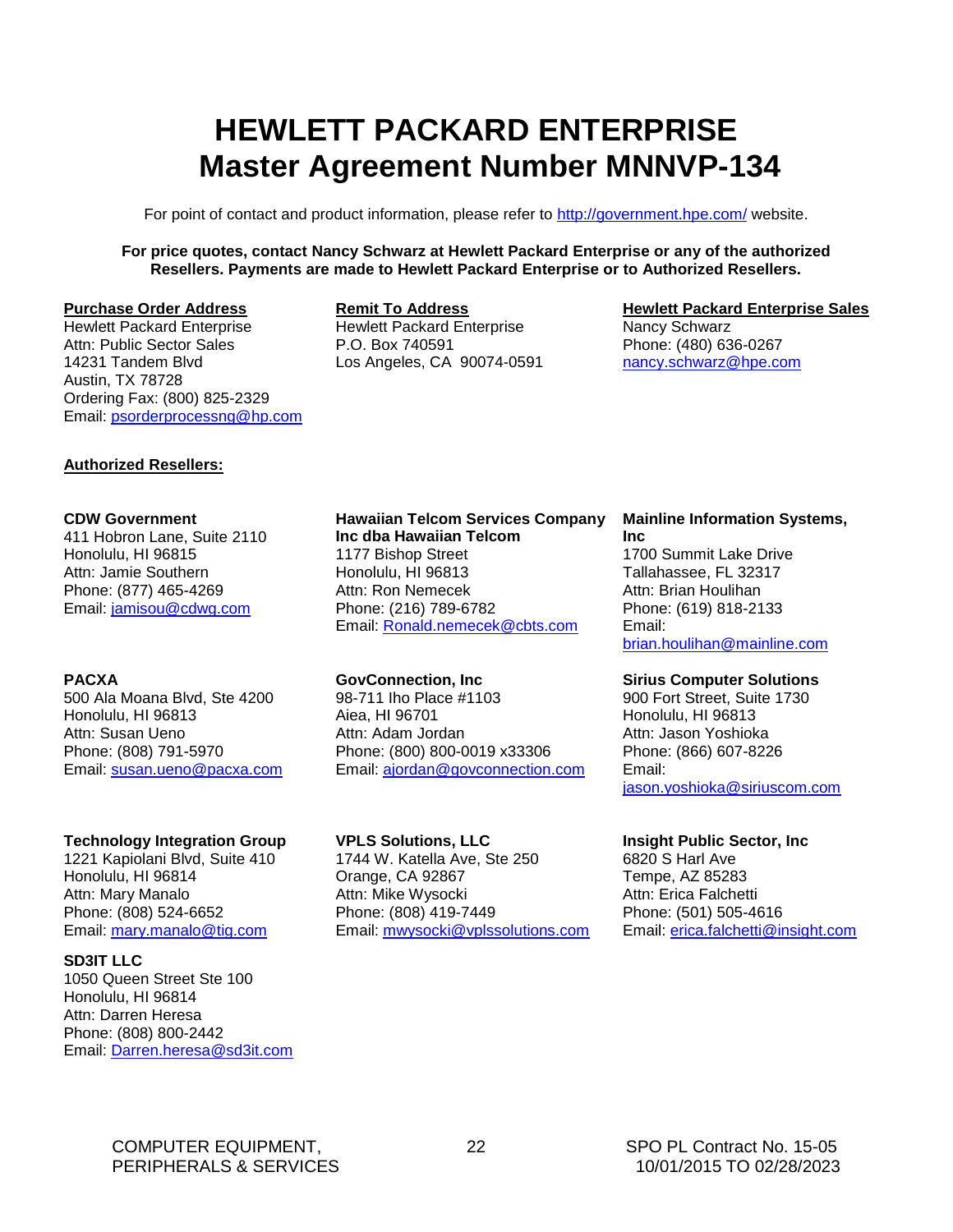## <span id="page-24-0"></span>**HOWARD TECHNOLOGY SOLUTIONS Master Agreement No. MNWNC-114**

[www.howardcomputers.com/naspo2015/](http://www.howardcomputers.com/naspo2015/)

**For price quotes, contact Howard Technology Solutions Payments are made to Howard Technology Solutions**

**TOLL-FREE SALES DEPARTMENT: (888) 912-3151 SALES FAX: (601)399-5077**

#### **For price quotes, please contact the following:**

Name: Wilson Lewis **Name: Wilson Lewis OR** Name: Migonna Plummer Government Sales Rep **Education Sales Rep** Education Sales Rep Phone: (601) 399-5796 (direct) Phone: (601) 399-5111 (direct) Phone: (888) 912-3151 x 5796 (toll-free) Phone: (888) 912-3151 x5111 (toll-free) Email: [wlewis@howard.com](mailto:wlewis@howard.com) Email: [mplummer@howard.com](mailto:mplummer@howard.com)

#### **For order placement, please contact the following:**

| Contact:               | <b>HTS Order Entry</b>                |
|------------------------|---------------------------------------|
| Phone:                 | (888) 912-3151                        |
| Fax:                   | (601) 399-5077                        |
| Email:                 | htsorderentrypos@howardcomputers.com  |
| Mailing Address:       | P.O. Box 1590, Laurel, MS 39441       |
| <b>Street Address:</b> | 36 Howard Drive, Ellisville, MS 39437 |

#### **PAYMENT ADDRESS: BILLING CONCERNS:**

Howard Technology Solutions **Figure 1** Howard Technology Solutions PO Box 11407 601.422.1429 Birmingham, Alabama 35246-1132 ifrye@howard-ind.com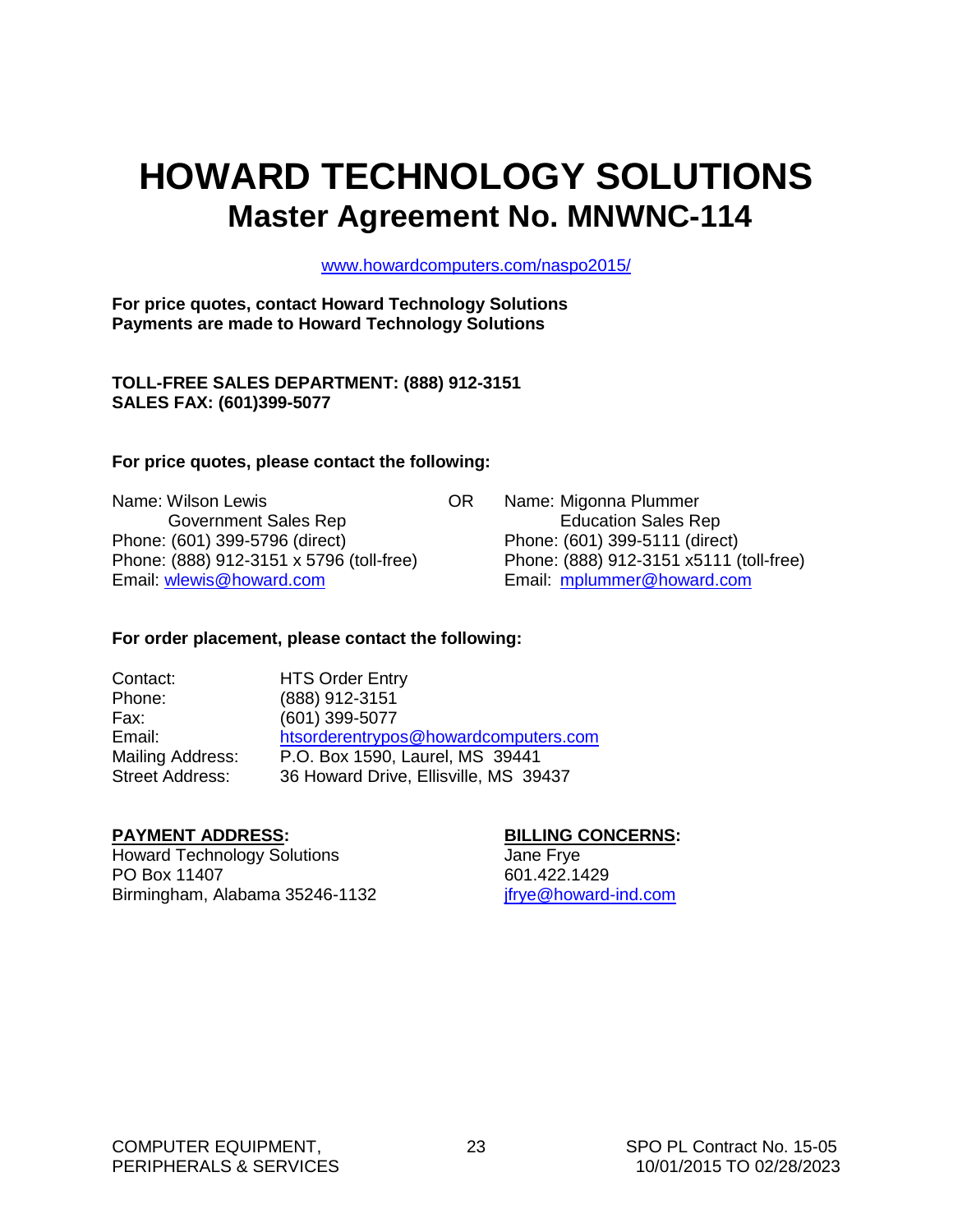## <span id="page-25-0"></span>**IBM CORPORATION Master Price Agreement No. MNWNC-116 Expires 07/31/2022**

**<http://www-304.ibm.com/shop/americas/content/home/naspo/pshp.html>**

**For price quotes, contact IBM Corporation or IBM Corporation Business Partner. Purchase Orders and Payments are made to IBM Corporation if using IBM representative or to the Business Partners if using the Remarketer Model.**

**IBM Corporation Purchase Order Address Payment Address**

Name: Zubin Menon **IBM Corporation** IBM Corporation Phone: (808) 383-1466 1240 Ala Moana Blvd. Lockbox 676673 Fax: (808) 597-9579 Honolulu, HI 96814 PO Box 676673 Email: [zmenon@us.ibm.com](mailto:zmenon@us.ibm.com) Dallas, TX 75267-6673

#### **IBM Corporation Business Partners: Remarketer Model**

Under the Remarketer program, the Purchase Order is made out to the authorized Remarketer Business Partner who will fulfill and invoice the Purchasing Entity. Payments for the order are made directly to the Remarketer Business Partner. The Purchase Order must include the contract number in order to be considered invoking the terms and conditions of this contract

ATSolutions, Inc. Name: Michael Kebo Phone: (808) 888-7477 Email: [michael.kebo@atsolutionshawaii.com](mailto:michael.kebo@atsolutionshawaii.com)

Mainline Information Systems, Inc. Name: Brian Houlihan Phone: (619) 446-6705 Email: [brian.houlihan@mainline.com](mailto:brian.houlihan@mainline.com)

World Wide Technology LLC Name: Michael Hicks Phone: (808) 599-7053 Email: [michael.hicks@wwt.com](mailto:michael.hicks@wwt.com) Sirius Computer Solutions, Inc. Name: Phyllis Byrd Phone: (210) 369-0617 Email: [phyllis.byrd@siriuscom.com](mailto:phyllis.byrd@siriuscom.com)

Mainline Information Systems, Inc. Name: Rob Butler Phone: (850) 219-5183 Email: [rob.butler@mainline.com](mailto:rob.butler@mainline.com)

World Wide Technology LLC Name: Terri Kimura Phone: (808) 599-7049 Email: [terri.kimura@wwt.com](mailto:terri.kimura@wwt.com)

**Configuration Dollar Amount Limit for Services:** \$10,000 per configuration/month. **Services:** Must be related to the procurement of used or new equipment.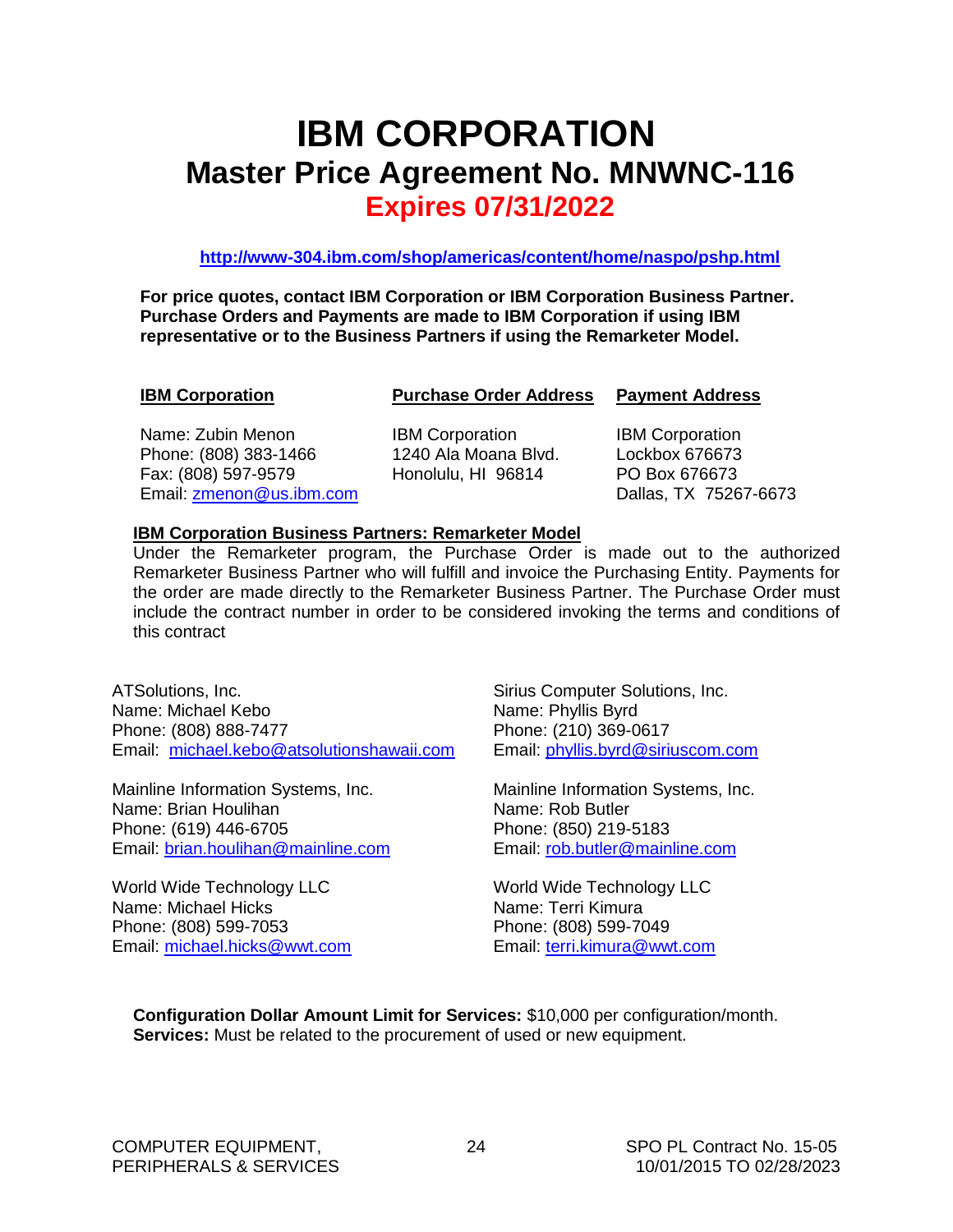## <span id="page-26-0"></span>**INTELLIFLASH by DDN Master Agreement Number MNNVP-140 Expires 07/31/2022**

<https://www.naspovaluepoint.org/portfolio/computer-equipment/tegile/>

#### **For price quotes, contact Intelliflash by DDN or Intelliflash by DDN's Authorized Resellers.**

Ordering Information:

- 1. Master Agreement No. MNNVP-140
- 2. Ship to Address
- 3. Delivery Date
- 4. Other Special Requirements

#### **Intelliflash by DDN**

Contact: Derek Veenstra Title: Account Executive Phone: (858) 888-0074 Email: [derek.veenstra@tegile.com](mailto:derek.veenstra@tegile.com)

#### **AUTHORIZED RESELLERS**

#### **System Optimization & Support, Ltd**

Contact: Thomas Matthews Title: Director of Sales Phone: (808) 523-3070 Email: [thomas@sos-hawaii.com](mailto:thomas@sos-hawaii.com)

#### **ZR Systems Group LLC**

Contact: Ricky Zheng Title: President Phone: (808) 369-1000 option 2 Email: [sales@zrsystems.com](mailto:sales@zrsystems.com)

#### **Right Technologies Hawaii, Inc.**

Contract: Maria Rey Title: Director of Sales Phone: (808) 354-8581 Email: [Maria@righttechhi.com](mailto:Maria@righttechhi.com)

**Secure Technology Hawaii, Inc** Contact: Mike Walder Title: President Phone: (808) 951-5914 Email: [mwalder@sthi.com](mailto:mwalder@sthi.com)

**Sirius Computer Solutions, Inc.** Contact: Phyllis (PJ) Byrd Title: Director, Public Sector & RFP's Phone: (210) 369-0617 Email: [phyllis.byrd@siriuscom.com](mailto:phyllis.byrd@siriuscom.com)

#### **World Wide Technology, LLC**

Contact: Carol Harting Title: Business Development Manager Phone: (314) 995-6103 Email: [carol.harting@wwt.com](mailto:carol.harting@wwt.com)

#### **ConvergeOne, Inc**

Contact: Donovan Stewart Title: Senior Solutions Architect Phone: (503) 748-4830 Email: [DStewart@convergeone.com](mailto:DStewart@convergeone.com)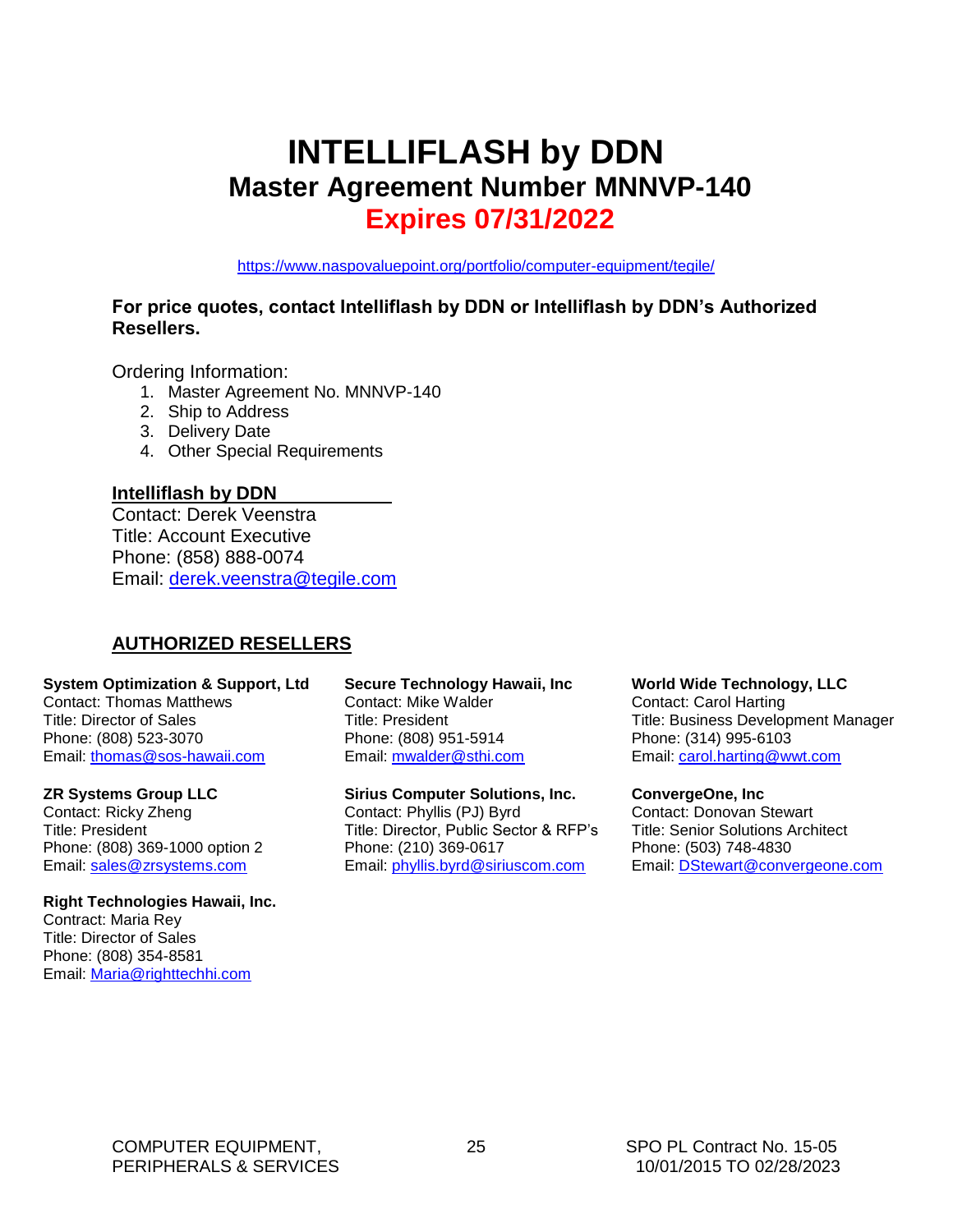## <span id="page-27-0"></span>**LENOVO (United States) Inc. Master Agreement Number MNWNC-117**

<https://techtoday.lenovo.com/us/en/naspo>

**For price quotes, contact Lenovo (United States) Inc. or Lenovo Authorized Reseller. Payments are made to Lenovo (United States) Inc. or to Authorized Reseller.**

#### **Lenovo (United States) Inc. Lenovo (United States) Inc.**

Name: Jackson Tsao Name: Tori Warren Phone: (808) 286-4175 Phone: (919) 874-2910 Fax: (661) 753-9251 Email: [jtsao@lenovo.com](mailto:jtsao@lenovo.com)

Field Sales Representative **Inside Sales Representative** Cell: (661) 904-0901 Email: [twarren@lenovo.com](mailto:twarren@lenovo.com)

Lenovo Agents: Lenovo may have end users contact Agents to assist end users in locating Lenovo's products/services and to place orders. Agents are not Resellers and cannot accept Purchase Orders and payment. Purchase Orders and payments are made out to Lenovo (United States) Inc.

If an Agent provided assistance with your order, (1) Make your purchase order and payment to Lenovo (United States) Inc. (2) Include the Agents' ID (BP ID/LOCID) on the Purchase Order (a 5 or 10 digit code identifying the Agent).

#### **Authorized Reseller:**

#### **CDW Government**

75 Remittance Drive Suite 1515 Chicago, IL 60675-1515 Name: Jason Schwartz, Sales Mgr. Phone: (877) 325-0934 Fax: (312) 705-9168 Email: [jasons@cdw.com](mailto:jasons@cdw.com)

#### **Mobile IT Force**

1314 S King Street, Suite 1653 Honolulu, HI 96814 William Chang Phone: 808.597.8565 Cell: 808.728.0904 Email: [wchang@mobileitforce.com](mailto:wchang@mobileitforce.com)

#### **Y&S Technologies**

Saul Finck Director of Sales (303) 353-1917 [saul@yandstech.com](mailto:saul@yandstech.com)

#### **Office Depot**

PO BOX 29248 Phoenix, AZ 85038-9248 Name: John Brown, Development Manager – Technology (Hawaii) Phone: (808) 260-5853 Email: [john.brown1@officedepot.com](mailto:john.brown1@officedepot.com)

#### **Technology Integration Group**

1003 Bishop Street, Pauahi Tower, Suite 1250 Honolulu, HI 96813 Roland Yee, Account Executive Phone: 808-524-6652 x 1562 Cell: 808-675-8726 Email: [roland.yee@tig.com](mailto:roland.yee@tig.com)

#### **Pacific Technology Solutions LLC**

2100 N. Nimitz Highway Honolulu, Hawaii 96819 Contact: Michael Hirai Phone (808) 848-0000, Fax (808) 847-8000 [mhirai@network2000-hi.com](mailto:mhirai@network2000-hi.com)

#### **Zones, LLC**

PO Box 34740 Seattle WA 98124-1740 Imran Yunus W 310-766-0124 [naspo@zones.com](mailto:naspo@zones.com)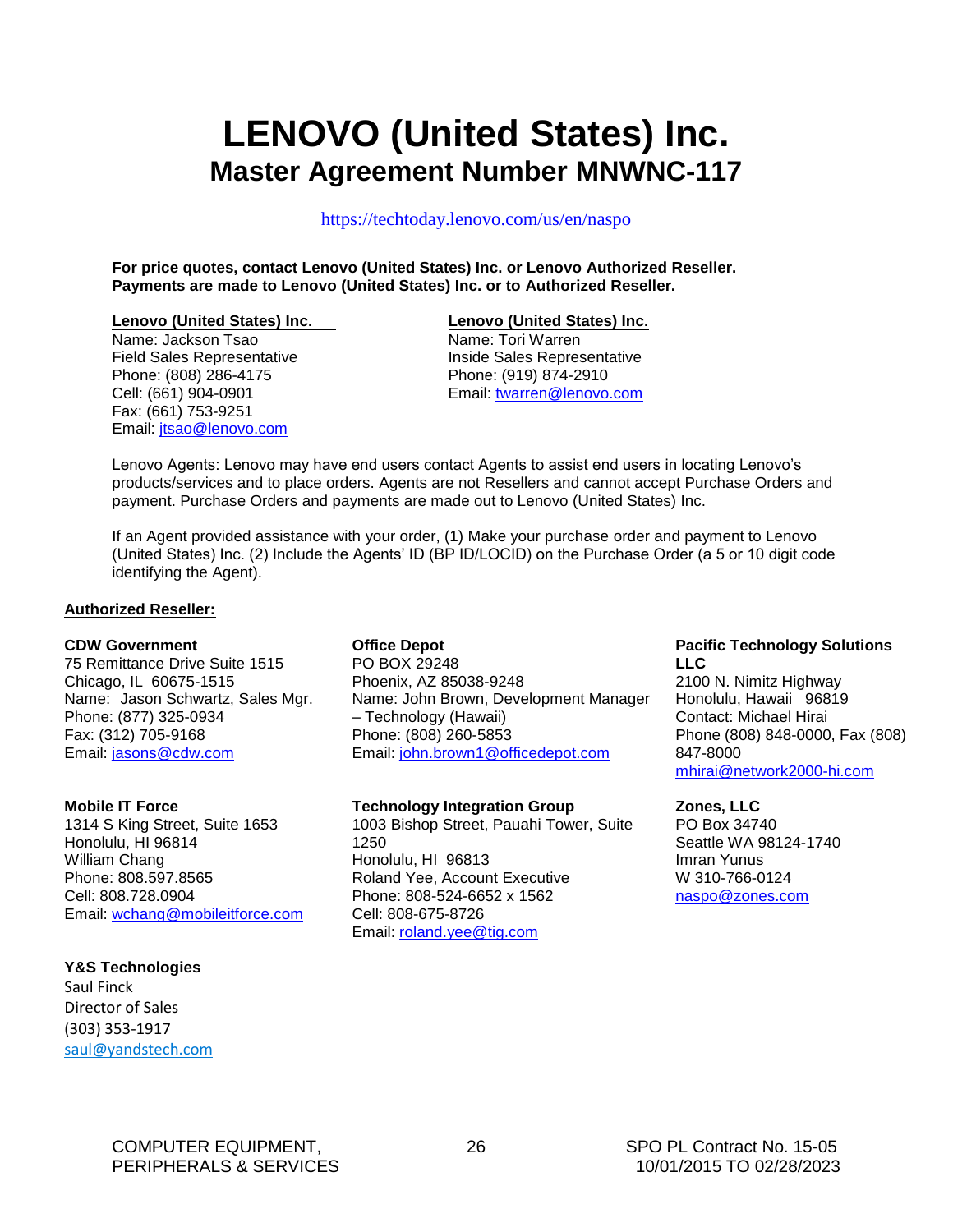## **LENOVO GLOBAL TECHNOLOGY (UNITED STATES) INC. Master Agreement Number MNWNC-135 Expires 07/31/2022**

**<http://solutions.lenovo.com/naspo>**

**For price quotes, contact Lenovo Global Technology (United States) Inc. or Lenovo Authorized Reseller. Payments are made to Lenovo Global Technology (United States) Inc. or to Authorized Reseller.**

#### **Purchase Order Address: Remit Payment To: Remit Payment To:**

Lenovo Global Technology (United States) Inc. 8001 Development Drive Morrisville, NC 27560 Attn: Michael Bullock or Jenna Harvey

Lenovo Global Technology (United States) Inc. P.O. Box 645506 Pittsburgh, PA 15264-5253 Attn: NAAR@lenovo.com

Name: Michael Bullock Inside Sales Representative Work Phone: (919) 257-4731 Email: mbullock1@lenovo.com

#### **Lenovo Global Technology (United States) Inc: Lenovo Global Technology (United States) Inc.:**

Name: Jenna Harvey Account Executive, Public Sector Work Phone: (916) 768-2376 Email: jharvey1@lenovo.com

**Lenovo Agents; Lenovo may have end users contact Agents to assist end users in locating Lenovo's products / services and to place orders. Agents are not Resellers and cannot accept purchase orders and payment. Purchase Orders and payments are made out to Lenovo Global Technology (United States) Inc.** 

**If an Agent provided assistance with your order (1) make your purchase order and payment to Lenovo Global Technology (United States) Inc.; (2) include the Agents' ID (BP ID / LOCID), a five (5) or ten (10) digit code identifying the Agent, on the purchase order.**

#### **Authorized Reseller: Remit Payment To:**

CDW Government Name: Jason Schwartz, Sales Manager Work Phone: (877) 325-0934 Fax: (312) 705-9168 Email: [jasons@cdw.com](mailto:jasons@cdw.com)

Sirius Computer Solutions, Inc. Phyllis (PJ) Byrd Work Phone: (210) 369-0617 or (866) 313-0960 Email: [PJ.Byrd@siriuscom.com](mailto:PJ.Byrd@siriuscom.com) 

CDW Government 75 Remittance Drive, Suite 1515 Chicago, IL 60675-1515

Sirius Computer Solutions, Inc. PO Box 202289 Dallas, TX 75320-2289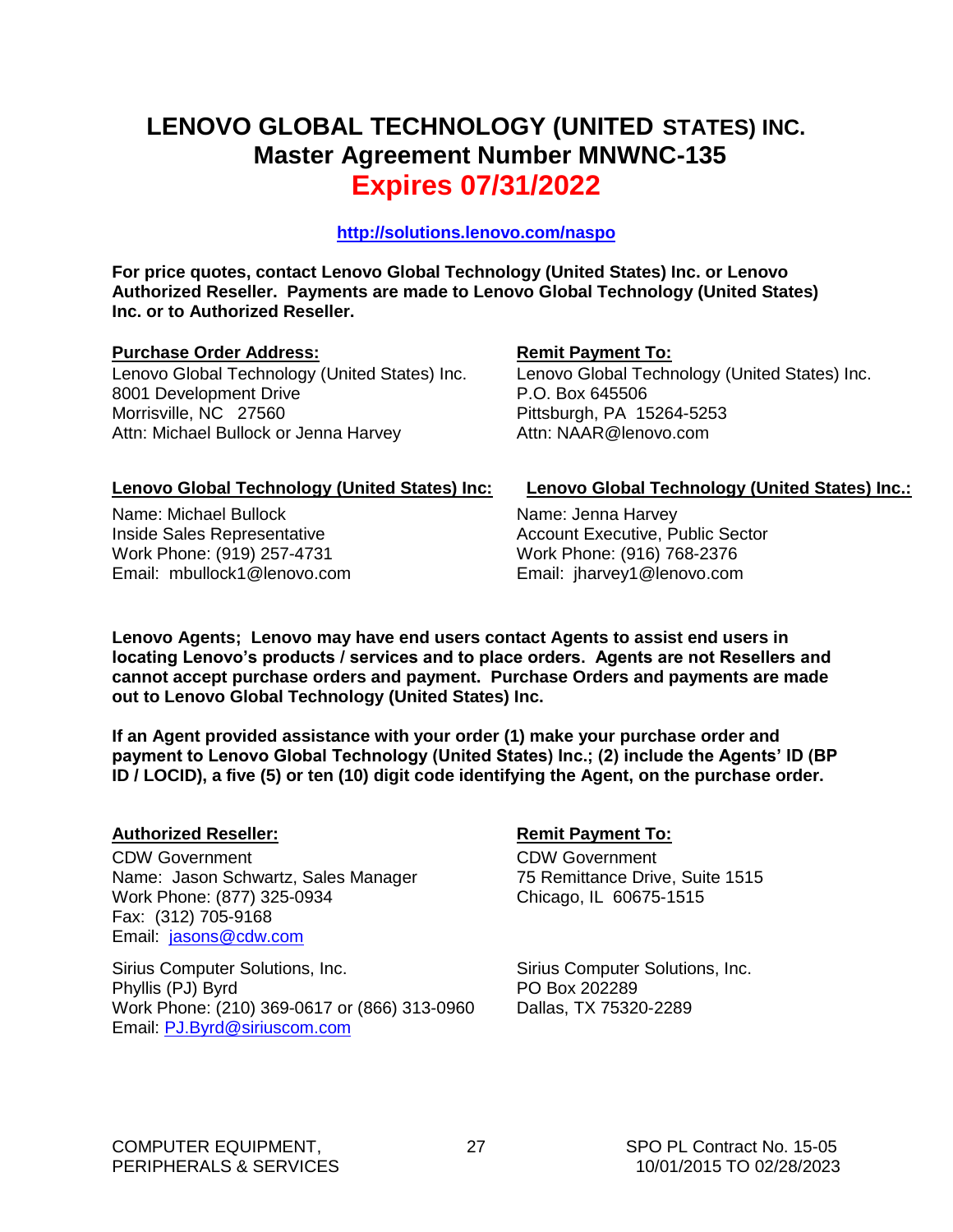## <span id="page-29-0"></span>**MICROSOFT CORPORATION Master Price Agreement Number MNWNC-119**

<https://www.microsoft.com/en-us/naspo/>

For program details, point of contact, and product information please refer to above website. For contract questions, Diana Garcia [v-diagarcia@microsoft.com](mailto:v-diagarcia@microsoft.com), Mark Hall [v](mailto:v-halma@microsoft.com)[halma@microsoft.com](mailto:v-halma@microsoft.com) Contact Name: Daniel Roberts [\(daniel.roberts@microsoft.com\)](mailto:daniel.roberts@microsoft.com), Microsoft Corporation, 1 Microsoft Way, Redmond, WA 98052

#### **For Price Quotes select an Authorized Reseller. Payment is made to Authorized Reseller.**

#### **Authorized Reseller/Remit to Address**

#### **CDW Government**

120 S. Riverside, Chicago, IL 60602 Contact: Wil Sexton Contact: John Armijo Phone: (847) 371-5723 Email: [john.armijo@cdwg.com](mailto:john.armijo@cdwg.com) 

#### **Microsoft Store (Retail)**

P.O. Box 840304, Dallas, TX 75284-34740 Contact: Chad Ortega Phone: (808) 913-32339 Email: [SSEAU@microsoft.com](mailto:SSEAU@microsoft.com) or [chad.ortega@microsoft.com](mailto:chad.ortega@microsoft.com)

#### **Insight Public Sector**

P.O. Box 731072 Dallas, TX 75373 Contact: Molly Randol Phone: (630) 924-6810 Email: [SLEDcontracts@insight.com](mailto:SLEDcontracts@insight.com)

#### **Zones LLC**

P.O. Box 34740 Seattle, WA. 98124-1740 Contact: Imran Yunus Phone: (310) 766-0124 Email: [naspo@zones.com](mailto:naspo@zones.com)

#### **GovConnection**

P.O. Box 536477, Pittsburg, PA 15250-8810 Contact: Doug Woodward Phone: (800) 800-0014 Ext.34090 Email: [Doug.Woodward@connection.com](mailto:Doug.Woodward@connection.com)

#### **Softchoice Corporation**

16609 Collections Center Drive Chicago, IL 60693 Contact: Dhawal Geed Phone: (312) 655-9002 ext. 323249 Email: [dhawal.geed@softchoice.com](mailto:dhawal.geed@softchoice.com) 

#### **PC Specialists, Inc. dba TIG**

10240 Flanders Court San Diego, CA 92121 Contact: Jerrie Dodd Phone: (562) 279-0950 x 4962 Email: [jerrie.dodd@tig.com](mailto:jerrie.dodd@tig.com)

#### S**HI International**

290 Davidson Avenue Somerset, NJ 08873 Contact: Pete Peliotis Phone: (732) -564- 8189 Email: [Pete\\_Peliotis@shi.com](mailto:Pete_Peliotis@shi.com)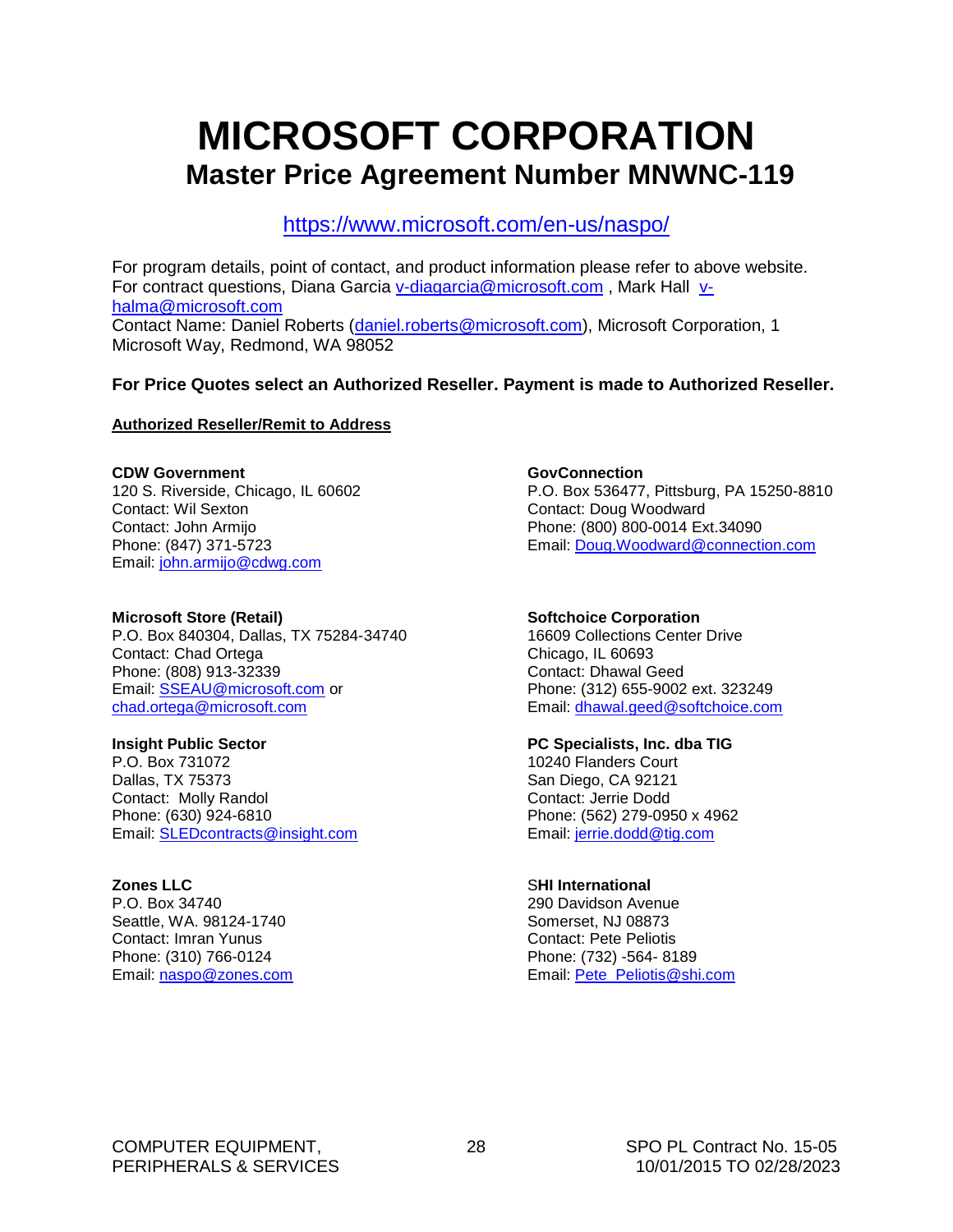## <span id="page-30-0"></span>**NETAPP, INC. Master Price Agreement Number MNWNC-121**

**NASPO ValuePoint Ordering Website:**

<http://www.netapp.com/us/how-to-buy/wsca/index-mnwnc121.aspx>

#### **Main NetApp url:**

[http://www.netapp.com](http://www.netapp.com/)

#### **For price quotes, contact NetApp or Authorized Resellers Payments are made to NetApp or Authorized Resellers**

#### **NetApp Sales Representative NetApp Contract Contact**

Ph: (760) 216-2954 Ph: (703) 918-7317

Email: [frank.alcantar@netapp.com](mailto:frank.alcantar@netapp.com) Email: [harry.franks@netapp.com](mailto:harry.franks@netapp.com)

#### **Remit Payment to:** Purchase Orders

NetApp, Inc. NetApp, Inc. C/O Wells Fargo Bank 7301 Kit Creek Rd ABA Routing 121000248 Account Number 4311-790562

Contact: Frank Alcantar **Harry Franks, Program Manager** Fax: (703) 918-7301

PO Box 720010 Research Triangle Park, NC 27709 San Jose, CA 95172 Attn: Shakera Meyers / Guillermo Ayala

Electronic submission of purchase orders for NetApp should be sent to: [SLED\\_Quotes@NetApp.com](mailto:SLED_Quotes@NetApp.com) and Mark Scannell – [Mark.Scannell@NetApp.com](mailto:Mark.Scannell@NetApp.com)

#### **Authorized Resellers**

#### **CDW Government LLC**

230 N Milwaukee Ave Vernon Hills, IL 60061 Tony Sivore, Sales Mgr SLG – Northwest Phone: (312) 705-3290 Cell: (847) 804-5074 Fax: (312) 705-4990 Email: [tonysiv@cdwg.com](mailto:tonysiv@cdwg.com)

#### **Hawaiian Telcom Services Company Inc**

1177 Bishop Street Honolulu, HI 96813 Stephanie Saxton Contracts Manager Phone: (808) 546-4808 Fax: (808) 777-1865 [stephanie.saxton@hawaiiantel.com](mailto:stephanie.saxton@hawaiiantel.com)

#### **World Wide Technology LLC**

60 Weldon Parkway St. Louis, MO 63043 Carol Harting, CFCM Phone: (314) 995-6103 Fax: (314) 919-1420 Email: [Hawaii.naspo@wwt.com](mailto:Hawaii.naspo@wwt.com)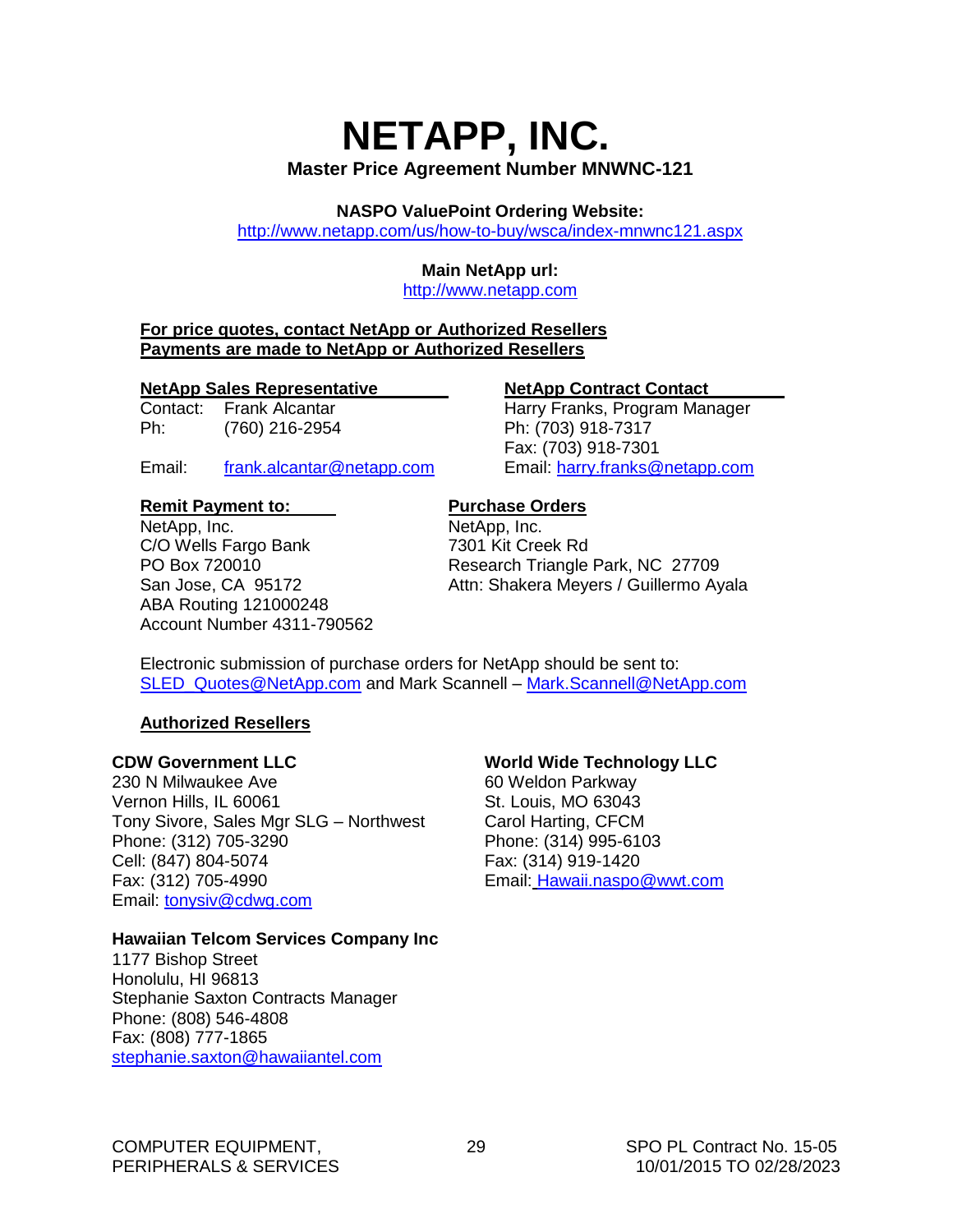## <span id="page-31-0"></span>**ORACLE AMERICA, INC. Master Price Agreement Number MNWNC-123 Expires 07/31/2022**

<http://www.oracle.com/us/corporate/pricing/wsca-2409218.html>

#### **For price quotes, contact Oracle America, Inc. or Authorized Reseller. Payments are made to Oracle America, Inc. or Authorized Reseller.**

#### **Oracle America, Inc.**

Name: P.A. Baffert – Account Sales Manager - Infrastructure Mobile: (949) 310-0621 Email: [pa.baffert@oracle.com](mailto:pa.baffert@oracle.com)

#### **Remit payment to:**

Oracle America, Inc. P.O. Box 44471 San Francisco, CA 94144-4471

#### **AUTHORIZED RESELLER:**

Hoike Networks, Inc. dba Pacxa 1000 Bishop Street, Suite 701 Honolulu, HI 96813 Contact: Scott Watanabe Phone: (808) 349-2114 Email: [scott.watanabe@pacxa.com](mailto:scott.watanabe@pacxa.com)

Hoike EULA: <http://pacxa.com/HoikeGenericEULA/>

#### **Remit payment to:**

Hoike Networks, Inc. dba Pacxa PO Box 3347 Honolulu, HI 96801-3347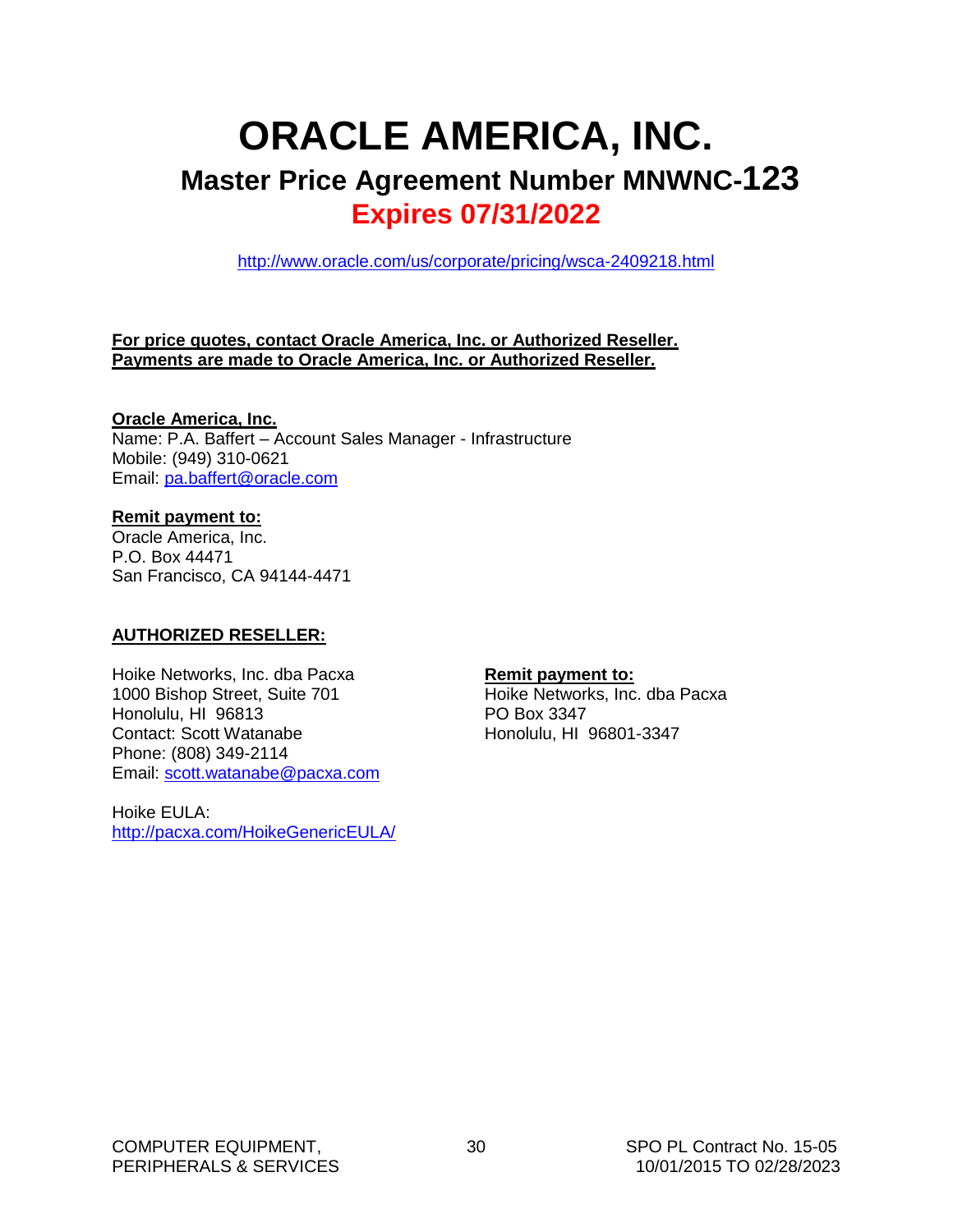# **PANASONIC Master Price Agreement Number MNWNC-124**

<http://info.panasonic.com/NASPO-Valuepoint-Contract.html>

**For price quotes, contact Panasonic's authorized resellers. Payments are made to Panasonic's authorized resellers.**

#### **Authorized Resellers**

#### **Technology Integration Group**

1003 Bishop St. Pauahi Tower Ste 1250 Honolulu, HI 96813 Attn: Mary Manalo Phone: (808) 524-6652 x1560 Email: [mary.manalo@tig.com](mailto:mary.manalo@tig.com)

#### **CDW Government**

75 Remittance Drive Chicago, IL 60675-1515 Attn: Jumana Dihu Phone: (312) 547-2495 Fax: (312) 705-9437 Email: [jumdihu@cdwg.com](mailto:jumdihu@cdwg.com)

#### **Stommel Inc dba LEHR**

4707 Northgate Blvd. Sacramento, CA 95834 Attn: Jim Stommel Phone: (916) 646-6676 Fax: (916) 646-6656 Email: [jim@lehrauto.com](mailto:jim@lehrauto.com)

#### **GovWare LLC**

7702 E. Doubletree Ranch Rd. Suite 300 Scottsdale, AZ 85258 Attn: Chris Alix Phone: (602) 656-1581 Fax: (480) 656-9235 Email: [chrisa@govware.us](mailto:chrisa@govware.us)

#### **Glacier Computer LLC**

10 Northern Blvd.  Amherst, NH 03031 Attn: Tina Carr Phone: (603) 882-1560 x 210 Email: [tinac@glaciercomputer.com](mailto:tinac@glaciercomputer.com)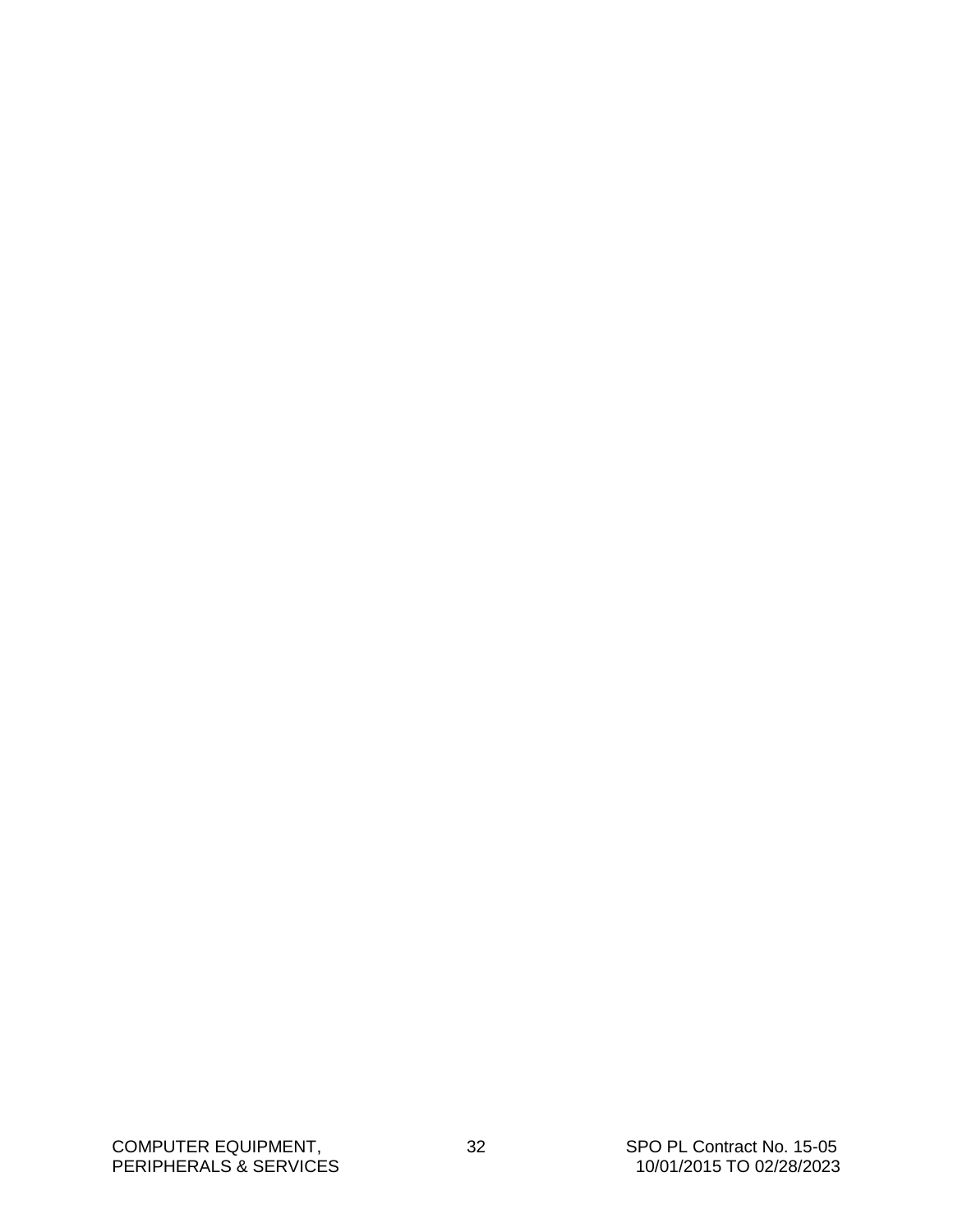## <span id="page-34-0"></span>**PURE STORAGE, INCORPORATED Master Agreement Number MNWNC-125**

<https://www.naspovaluepoint.org/portfolios/portfolio-contractor/pure-storage/>

#### **For price quotes, contact Pure Storage Incorporated Authorized Resellers.**

#### **Orders and Payments are made to Pure Storage Incorporated Authorized Resellers.**

For Questions and Customer Service Support contact: **Pure Storage, Incorporated** Contact: Sales Representative or Support Phone: (800) 379-7873 Email: [naspovaluepoint@purestorage.com](mailto:naspovaluepoint@purestorage.com)

#### **Authorized Resellers**

#### **CDW Government LLC**

Contact: Jason Schwartz Phone: (847) 419-7542 Email: [jasons@cdw.com](mailto:jasons@cdw.com) Payment Address: 75 Remittance Drive, Suite 1515, Chicago, IL 60675

#### **Converge One, Inc.**

Contact: Rob Fuller, National Account Manager, Phone: (503) 748-4829 Email: [rfuller@convergeone.com](mailto:rfuller@convergeone.com) Payment Address: 3344 Highway 149, Eagan, Minnesota 55121

#### **SHI International Corp.**

Contact: Andrea Keno Phone: (425) 457-2462 Email: [andrea\\_keno@shi.com](mailto:andrea_keno@shi.com) Payment Address: SHI International Corp., PO Box 952121, Dallas, TX 75295

#### **System Optimization & Support, Ltd.**

Contact: Thomas Matthews Phone: (808) 382-9669 Email: [thomas@sos-hawaii.com](mailto:thomas@sos-hawaii.com) Payment Address: System Optimization & Support, Ltd., 1188 Bishop Street, Suite 3002, Honolulu, HI 96813

#### **World Wide Technology, LLC**

Contact: Carol Harting Phone: (808) 533-5705 Email: [hawaii.naspo@wwt.com](http://hawaii.naspo@wwt.com) Payment Address: World Wide Technology, LLC., 1 World Wide Way St, St. Louis, MO 63146